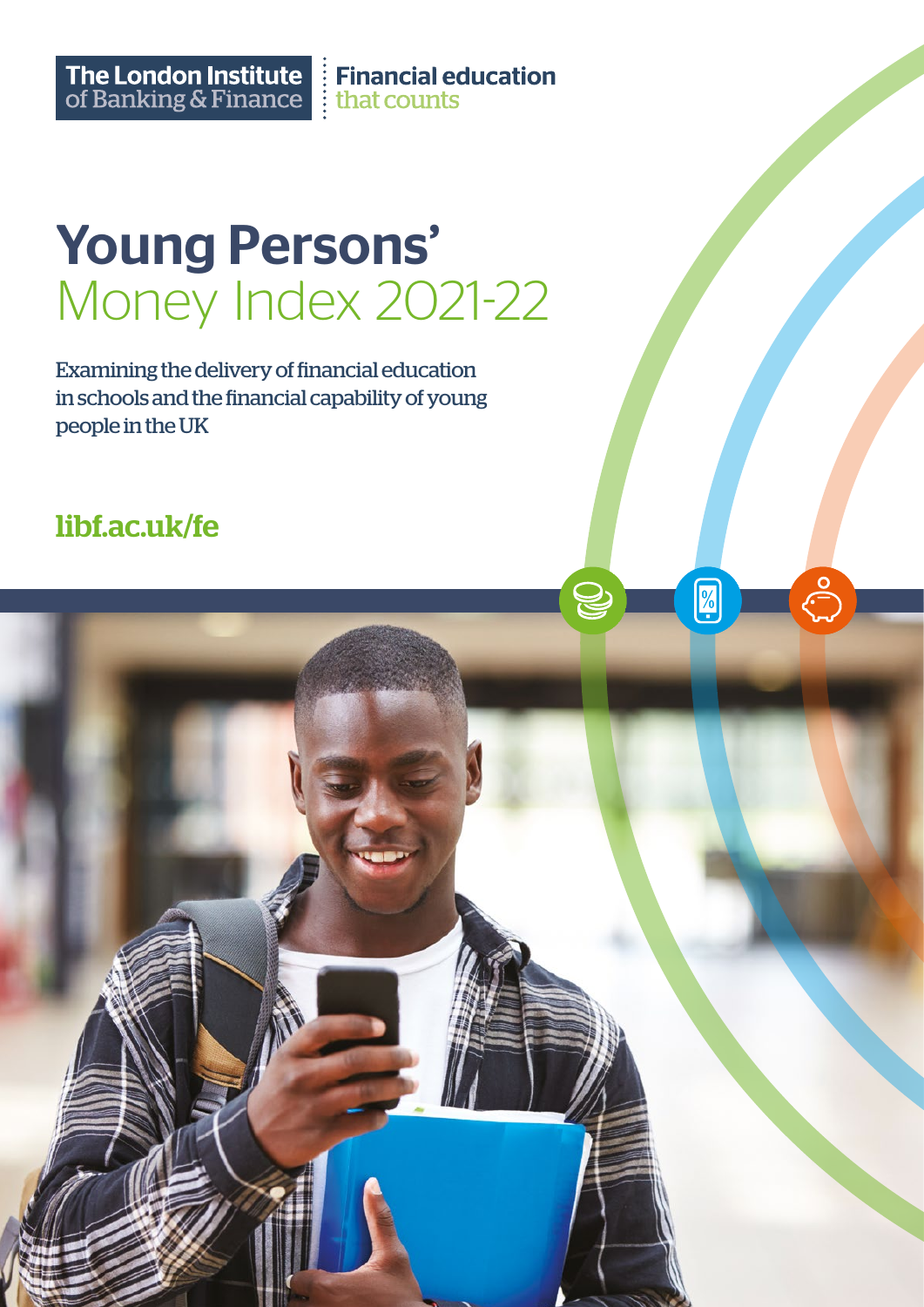# About the research

The Young Persons' Money Index is an annual survey that tracks the take-up of financial education in schools in the UK. It also examines the attitudes, behaviours, and experiences of UK students in relation to money and personal finance. We've been tracking this since financial education was introduced into the National Curriculum in September 2014.

For the 2021-22 edition we worked with **[YouthSight](https://www.youthsight.com)** to survey a representative sample of just over 2,000 secondary school children across the UK. Aged between 15 and 18, the young people came from a mix of schools including academies and local authority (state) schools, as well as private and independent schools. We asked them about:

- their access to financial education
- their confidence and behaviour with money
- their use of financial services, and
- their levels of financial capability and knowledge.

# **The London Institute** of Banking & Finance

# About The London Institute of Banking & Finance (LIBF)

We're a university college and professional body that exists to advance banking and finance by providing outstanding education and thinking, tailored to the needs of individuals, business and society.

We're the awarding body for dedicated financial education qualifications at Levels 1, 2 (GCSE equivalent) and 3 (A Level equivalent). We also have an e-learning programme, Lessons in Financial Education (LiFE), which requires no teacher or classroom time and can be studied at both Level 1 and 2. Our financial education qualifications cover the essential elements of managing money to build financial confidence and resilience.

We also provide degrees in banking and finance for people wanting to pursue a career in the sector and professional qualifications to help people progress throughout their careers.

Find out more about the financial education we offer on our **[website](https://www.libf.ac.uk/study/financial-education)**.

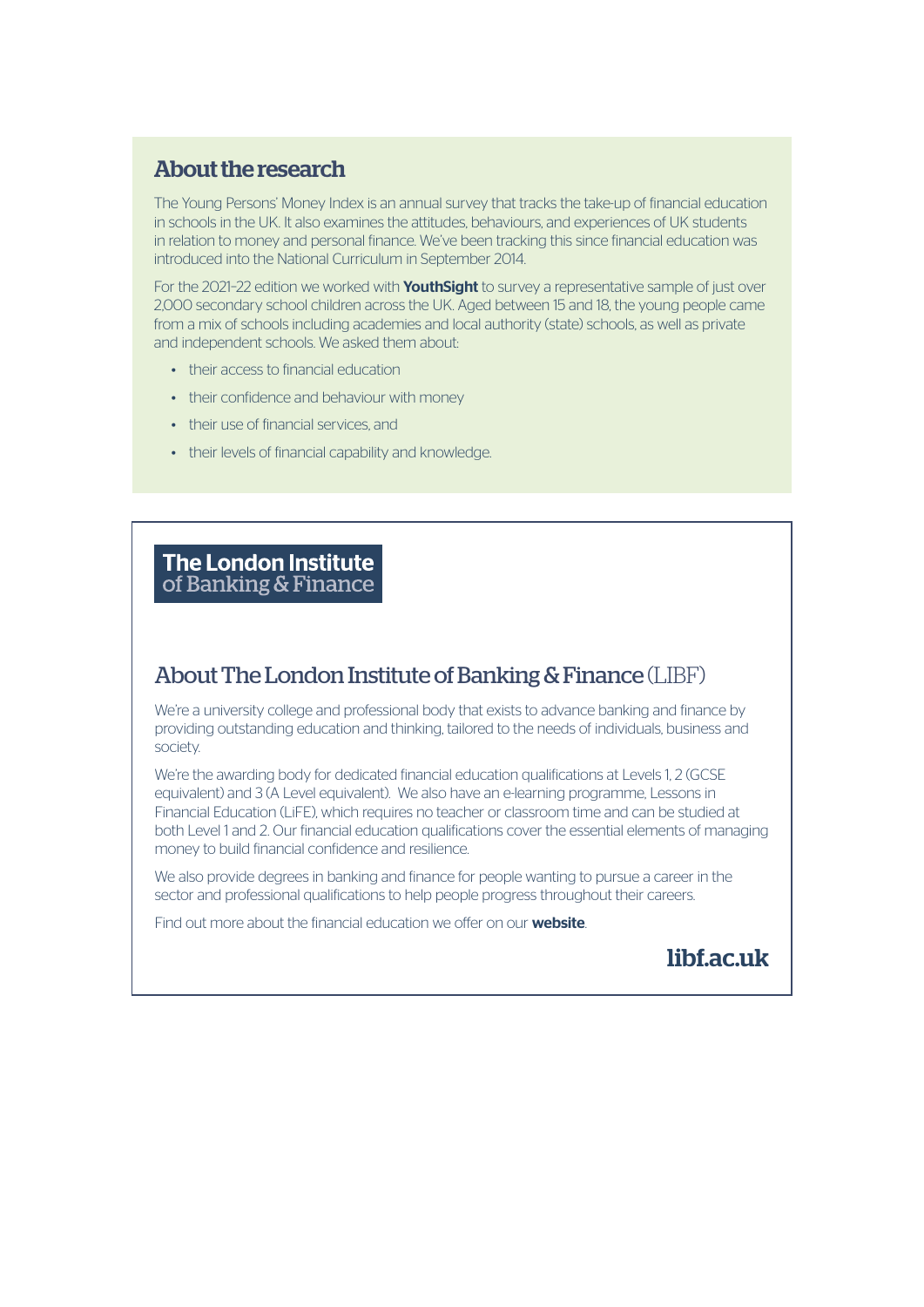# Foreword from Catherine Winter



#### Young people are more anxious about finance now than in any of the previous years of this survey. That's the standout headline from this year's Young Persons' Money Index, but is there a glimmer of hope on the horizon?

Over the last five years, concern about personal finance has risen steadily in young people from 60% in 2016 to 81% in 2021.

What's more, that figure hovers around 80% across all demographics, with a sharp rise in the numbers of those aged 15–16, from 52% in 2020 to 81% this year.

Two-thirds (67%) of respondents said that Covid-19 had made them feel more anxious about money – an increase from last year (59%). That number rises to 73% among 15–16 year olds. Interestingly, our survey found that students at independent schools were more likely to say that they worry about money and reported the highest levels of Covid-related anxiety.

It's likely the end of the furlough scheme, which supported approximately 11.5m people, may also have had an impact on young people's attitudes. The age groups surveyed are old enough to be aware of how the wider economy affects family and friends, in terms of issues such as rising prices, job insecurity and youth unemployment. As demand for **[foodbanks](https://www.trusselltrust.org/news-and-blog/latest-stats/end-year-stats/)** increases, and **[inflation](https://www.resolutionfoundation.org/press-releases/fastest-inflation-rise-in-over-30-years-sees-pay-packets-shrink-for-third-time-in-a-decade/)** squeezes their parents' pay packets, it's no wonder that young people are increasingly worried about money.

We started surveying young people for this index in 2014 when it became part of the National Curriculum. Worry about money has been a common theme since that time. So has the lack of access to financial education.

However this year, maybe the tide is turning - at least for the younger age group?

# Teenagers want more financial education

Overall, access to financial education has risen, with 73% of young people reporting access to some form of financial education in school. That's an increase on last year (64%) but the rise is particularly marked in the 15–16 age group – with 87% now reporting they have access.

However, among those who were lucky enough to have access to some learning, only a minority (46%) benefited from financial education within the last term – although that figure rises to 65% among the 15–16 year olds. Once you examine the detail of what "access to financial education" means, only a tiny minority get dedicated personal finance classes. (That is, 13% of 15–16 year olds and 4% of 17–18 year olds.)

Is it any wonder that 72% of respondents told us they want more financial education in school?

Young people are telling us they want to learn about products such as mortgages, pensions, credit cards and savings. They also want to understand budgeting, debt, tax and essential versus discretionary spending. But although learning provision in schools seems to be going in the right direction – with fewer young people getting their financial understanding from family, and more learning about money at school – it's not meeting demand.

This is evident from the number of young people teaching themselves about personal finance (25%). Among 15–16 year olds, that climbs to 31% – quite a jump from 9% from last year.

# Time for change

Financial education has been on the National Curriculum for seven years now. But the fact remains young people are not getting enough dedicated financial education. How can we justify not giving them the learning they'll need to ensure that they're financially secure in future?

At The London Institute of Banking & Finance we strongly believe that financial education requires regular classroom time, with clearer guidance for teachers on what to cover. For that to happen, financial education must be included in the Ofsted Framework.

Having the skills and knowledge to manage your money, even in the hardest circumstances, isn't a 'nice-to-have'. It's an essential life skill – as important as maths and English. Young people know this and are eager to learn.

Catherine Winter, Managing Director of Financial Education and Community Outreach.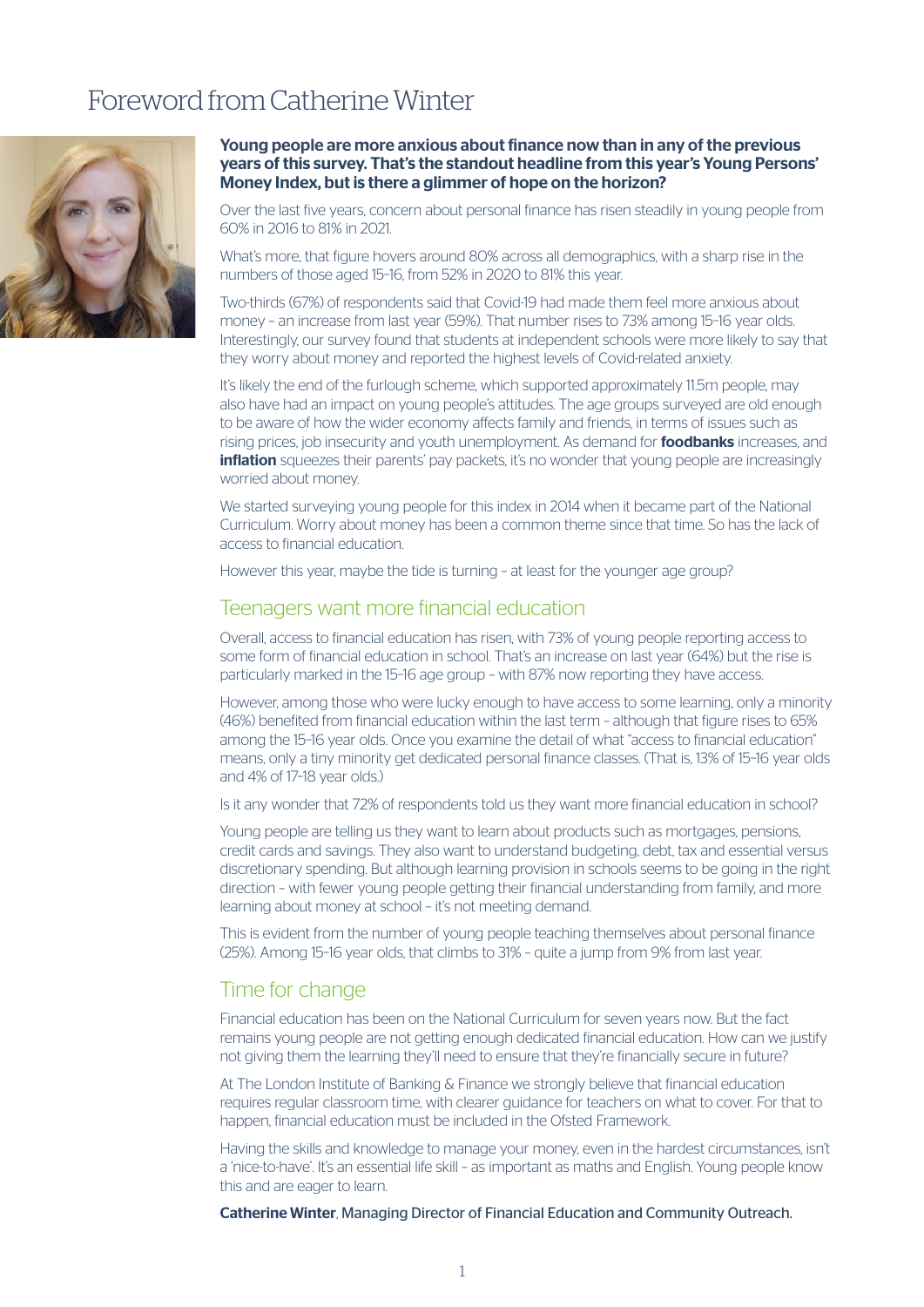

Anxiety in young people about finance has increased to **81%** from **67%** last year.

**67%** say that Covid-19 has made them feel more anxious about money. That rises to **73%** among 15–16 year olds.

**56%** say most of their financial understanding and knowledge comes from their parents – a fall of around **20%** compared to last year (**75%**).

• Less than half of 15–16 year olds (43%); more than two thirds (68%) of 17–18 year olds.



**25%** of respondents say they're self-taught – up **12%** on last year.

Only **15%** cite school as their main source of financial education – but that's a **7%** increase on last year.



- **73%** of young people report having access to some form of financial education in school. That's an increase of over **10%**, more in the 15–16 age group.
- 88% of 15–16 year olds
- 61% of 17–18 year olds



Overall, **72%** want to learn more about money in school. That rises to **85%** among 17-18s

# At what age?

- 56% said between the ages of 11–14
- 25% said between the ages of 15–18
- 8% said from the age of ten
- 15% said ten and under.

# What would young people like to learn more about?

Financial products – such as mortgages, pensions, loans and credit cards – along with budgeting and debt management came top, followed closely by tax. This is the same as last year.



#### Specific improvements:

- 62% said they hadn't received any information about tax in school (down from 77%)
- 36% say they don't how a student loan works (down from 41%).
- Nearly a third of respondents (32%) would like to learn more about pursuing a career in the finance sector.

# What do those surveyed plan to do on leaving secondary education?



**60%** intend to go to university, similar to last year, with a further **27%** (up from **21%**) planning to study at college and **7%** saying they'd like to apply for an apprenticeship.

Only **2%** plan to seek full-time employment.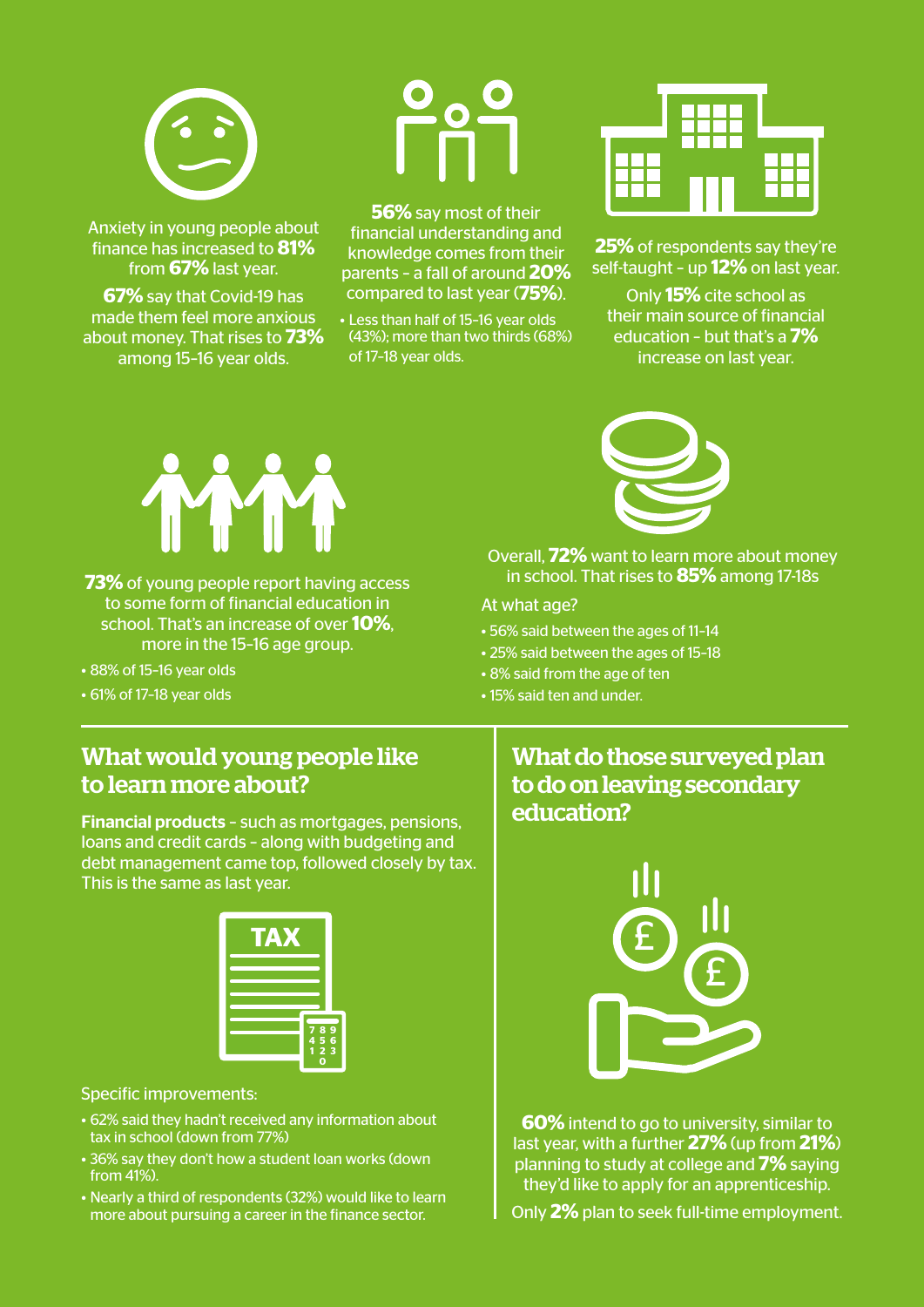# What do we know about young people's experience of financial education?

73% of young people now report having access to some financial education in school. That's a big increase compared to last year (64%) but more noticeably in the 15–16 age group.



# Do you study personal finance at school?

88% of 15–16 year olds say they have access in some form. That number drops to 61% for 17–18 year olds. Whilst that result is consistent with previous years, there's a noticeable shift this year in terms of improved access for the younger age group.

Girls still get much less financial education than boys. This may reflect that personal finance is often incorporated into subjects such as economics and maths, which are traditionally more popular with male students.



# I don't study personal finance at school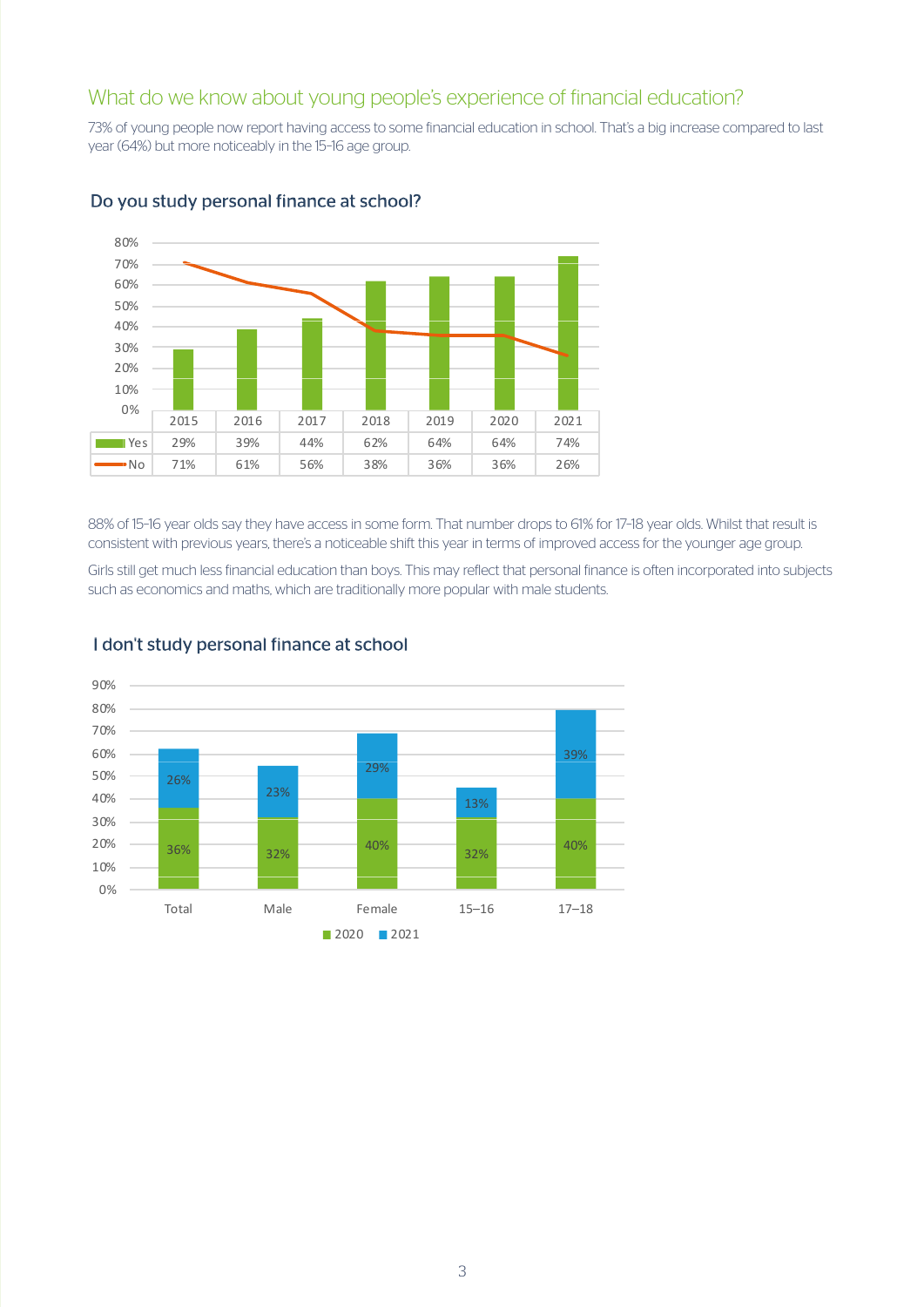Asked when they last studied personal finance, 29% of our respondents said within the last month. That's an improvement on last year, but still lower than in 2016, 2017 and 2018.



#### When did you last have a lesson that discussed personal finance?

The total figure for 'Within the last term' was 46% – a big increase on last year (27%), but there are significant differences between the age groups.

|                                                | Total  | Male | <b>Female</b> | 15-16 | 17-18 |
|------------------------------------------------|--------|------|---------------|-------|-------|
| Total: within at least the last term - 2021/22 | 46%    | 52%  | 40%           | 65%   |       |
| Total: within at least the last term - 2020/21 | $77\%$ | 33%  | 21%           | 36%   | 18%   |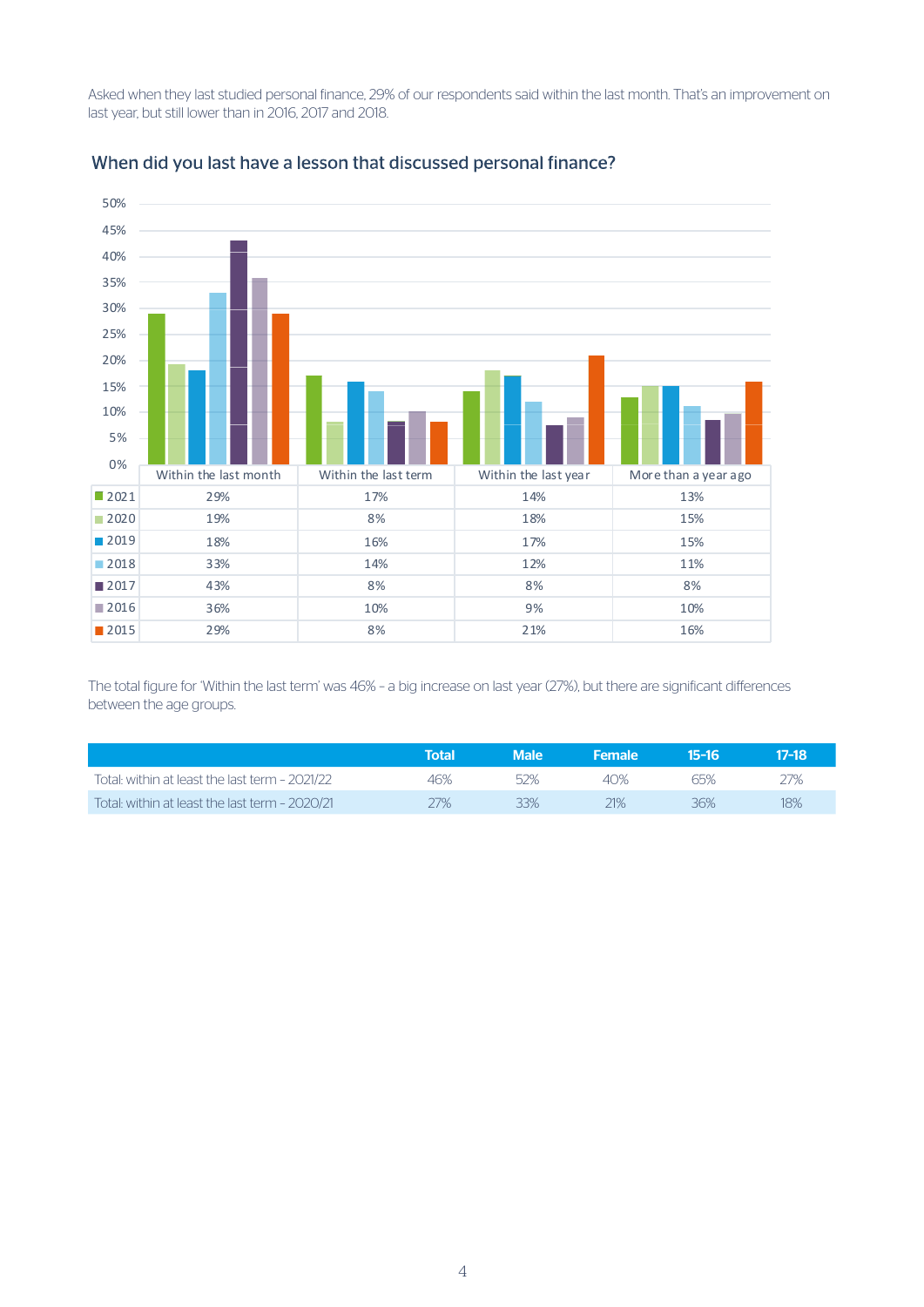Of those who do study personal finance, the percentage who have access for less than an hour a week has dropped, which is an improvement. However, that differs by age and gender.



# For how long do you study personal finance in a week?

*Base: Those who learn about money or personal finance at school*

#### For how long do you study personal finance in a week (2021)?



*Base: Those who learn about money or personal finance at school*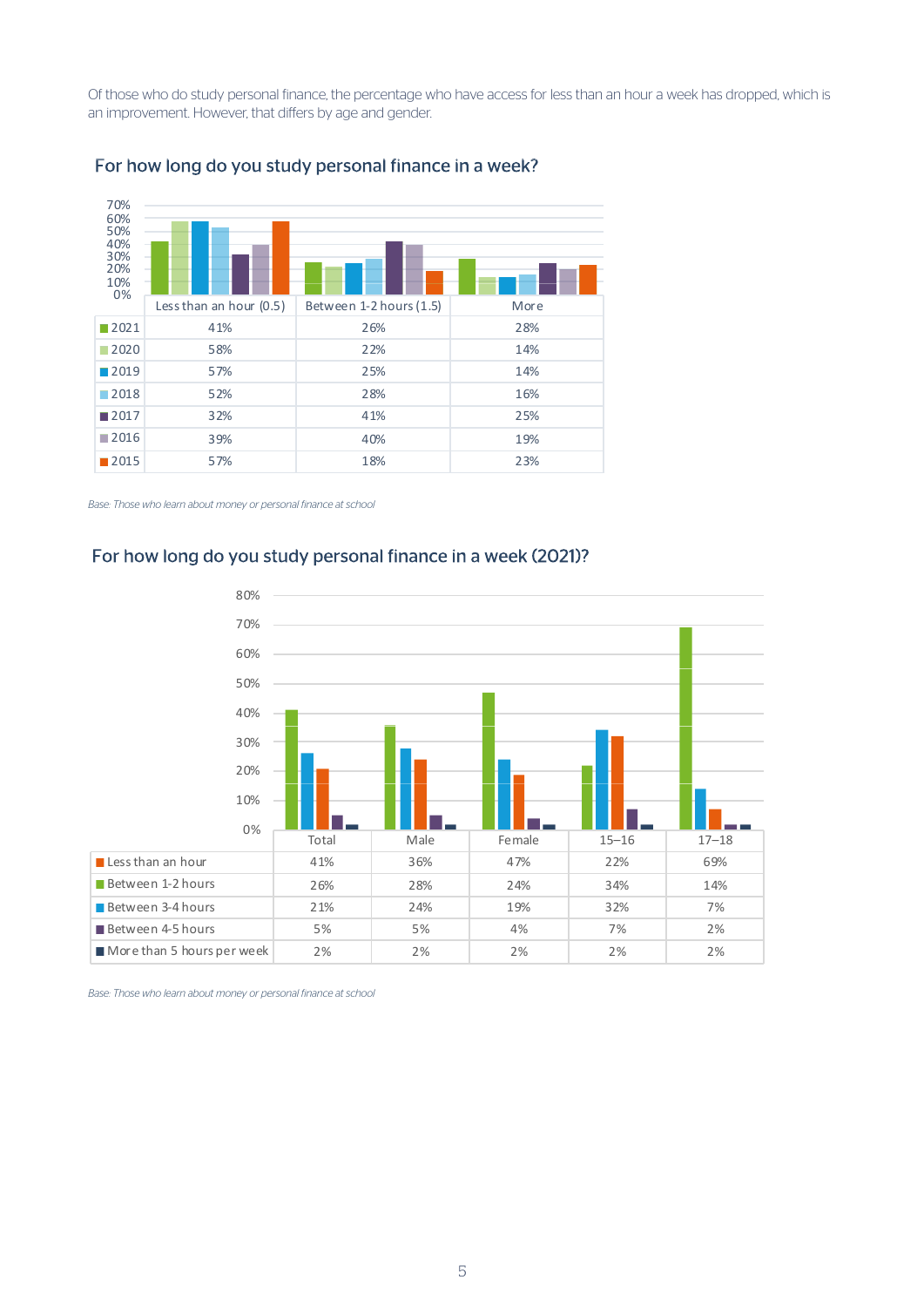# How do young people learn about personal finance in school?

The most popular subjects for delivering financial education are still personal social health and economic education (PSHE) and citizenship, although this year that's matched by economics.



# How do you learn about personal finance in school?

*Previous years not comparable*

The way young people receive financial education at school also varies by age and gender.



# How by age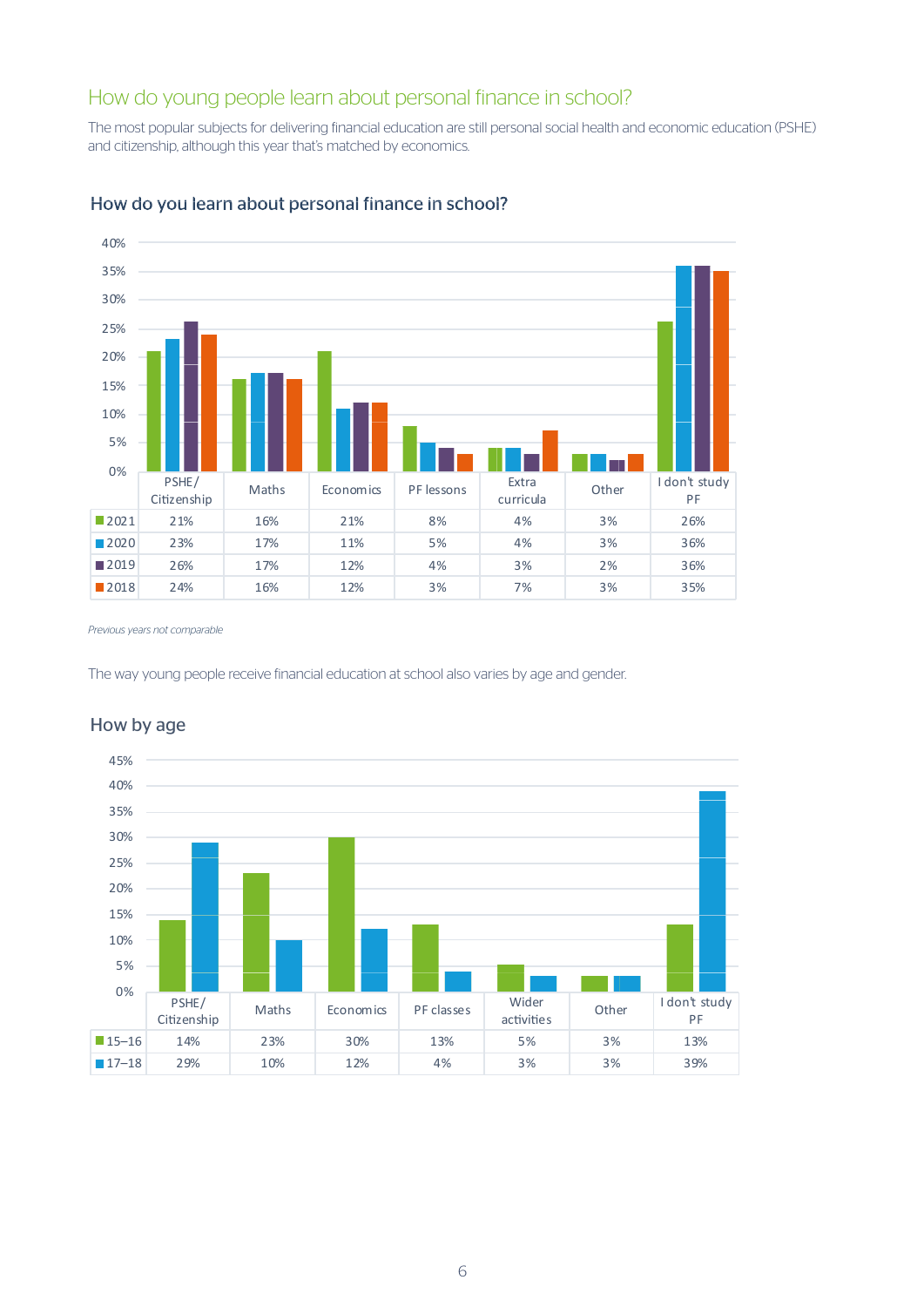# How by gender



This is the second year that we've asked young people about the resources they have. We want to understand whether schools are using textbooks, course materials, materials from third parties or developing their own learning content.

Around a third responded 'none of the above'. This suggests schools and teachers are either developing their own materials or factoring personal finance into other subjects. However, this is lower than last year.



#### What materials have you had access to in school?

| Previous year: What materials have you had access to? (2020) | <b>Total</b> | <b>Male</b> | <b>Female</b> | $15-16$ | $17-18$ |
|--------------------------------------------------------------|--------------|-------------|---------------|---------|---------|
| A one-off workshop or activity                               | 21%          | 20%         | 21%           | 15%     | 27%     |
| Financial education textbook                                 | 14%          | 17%         | 11%           | 19%     | 8%      |
| Materials from a bank or private organisation                | 14%          | 14%         | 14%           | 13%     | 15%     |
| Content from a formal qualification                          | 10%          | 13%         | 7%            | 10%     | 9%      |
| Bank of England materials for schools                        | 8%           | 10%         | 7%            | 10%     | 6%      |
| Materials from a charity                                     | 5%           | 6%          | 4%            | 5%      | 5%      |
| I IBE course content                                         | 4%           | 6%          | 3%            | 4%      | 5%      |
| None of the above                                            | 49%          | 44%         | 54%           | 50%     | 47%     |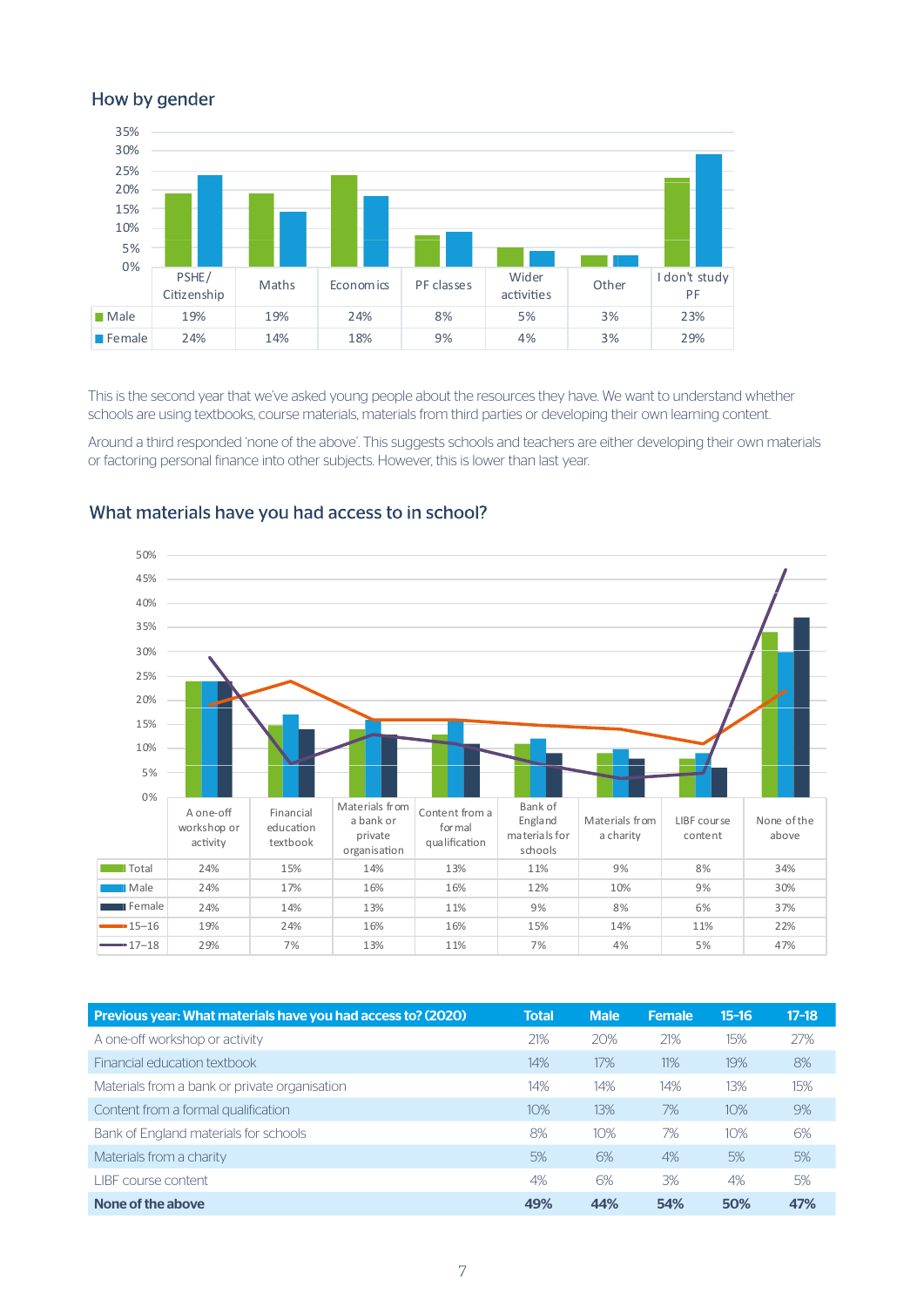# Where do young people get most of their financial understanding from?

This year 56% say they get most of their financial understanding from parents and family, a marked decrease compared to 2020 and previous years. Similarly, there's been an increase in the numbers responding 'school' – the highest percentage recorded to date.



# Where do you get most of your financial understanding from?

*\*2015 data was not comparable.* 

However, there are marked differences between the age groups, with the older age group being much more likely to say 'parents/family'. Worryingly, there's been quite a jump in the numbers of 15–16 year olds saying they teach themselves ('selflearned') – 31% this year, compared to 9% in 2020. Differences by gender seem to be reducing compared to previous years.



# Understanding by gender

# Understanding by age

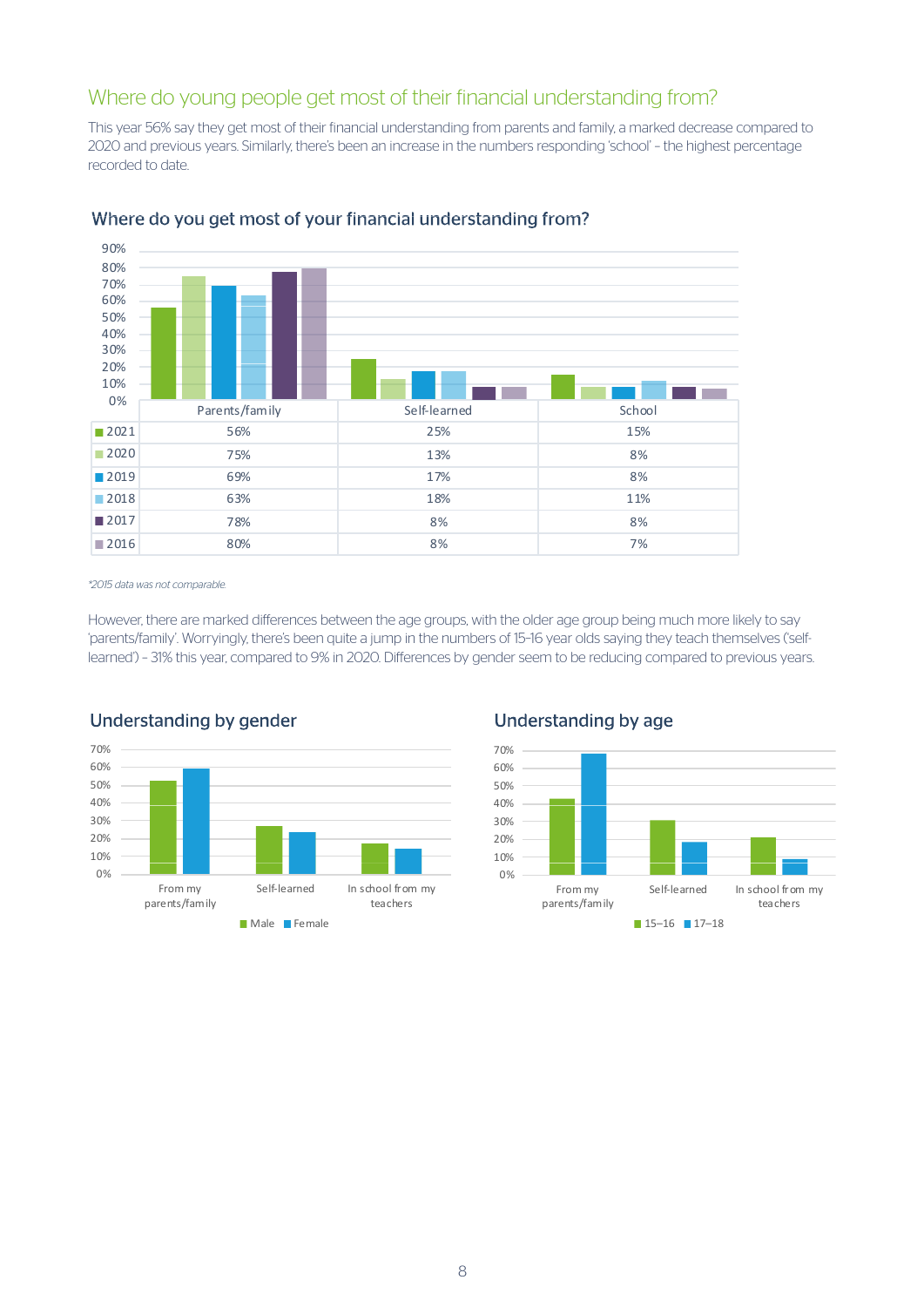# Do young people worry about money?

Anxiety about money seems to have risen this year, with 81% of young people saying they worry about money overall. In light of current economic circumstances this may not be surprising, although it's a significant jump. It may be an indication that money worries are affecting families more directly as the pandemic continues and financial support schemes have come to an end.



# Do you ever worry about money or your personal finances?

#### *\*Question not asked in 2015.*

The 'Net Yes' figure in this chart shows an increase of around 20% across all demographics this year, except for 17–18 year olds where the figure has remained high at 82%.

| 2021 results by gender and age<br>(2020 figures in brackets) | <b>Total</b> | <b>Male</b>     | <b>Female</b> | $15-16$      | $17 - 18$  |
|--------------------------------------------------------------|--------------|-----------------|---------------|--------------|------------|
| Yes, daily                                                   | 15% (11%)    | $14\%$ (8%)     | 16% (13%)     | 14% (7%)     | 16% (14%)  |
| Yes, weekly                                                  | 29% (18%)    | $29\%$ (16%)    | $30\% (20\%)$ | 35% (12%)    | 24% (24%)  |
| Yes, monthly                                                 | 18% (13%)    | 18% (13%)       | 18% (13%)     | 19% (10%)    | 17% (17%)  |
| Yes. less often                                              | 19% (25%)    | $20\% (25\%)$   | 19% (26%)     | $13\%$ (23%) | 25% (27%)  |
| <b>No</b>                                                    | 16% (31%)    | 17% (36%)       | 15% (25%)     | 16% (45%)    | 15% (16%)  |
| Don't know                                                   | $3\%$ (3%)   | $3\%$ ( $2\%$ ) | $3\%$ (3%)    | $3\%$ (4%)   | $3\%$ (2%) |
| <b>NET: YES</b>                                              | 81% (67%)    | 80% (61%)       | 83% (72%)     | 81% (52%)    | 82% (82%)  |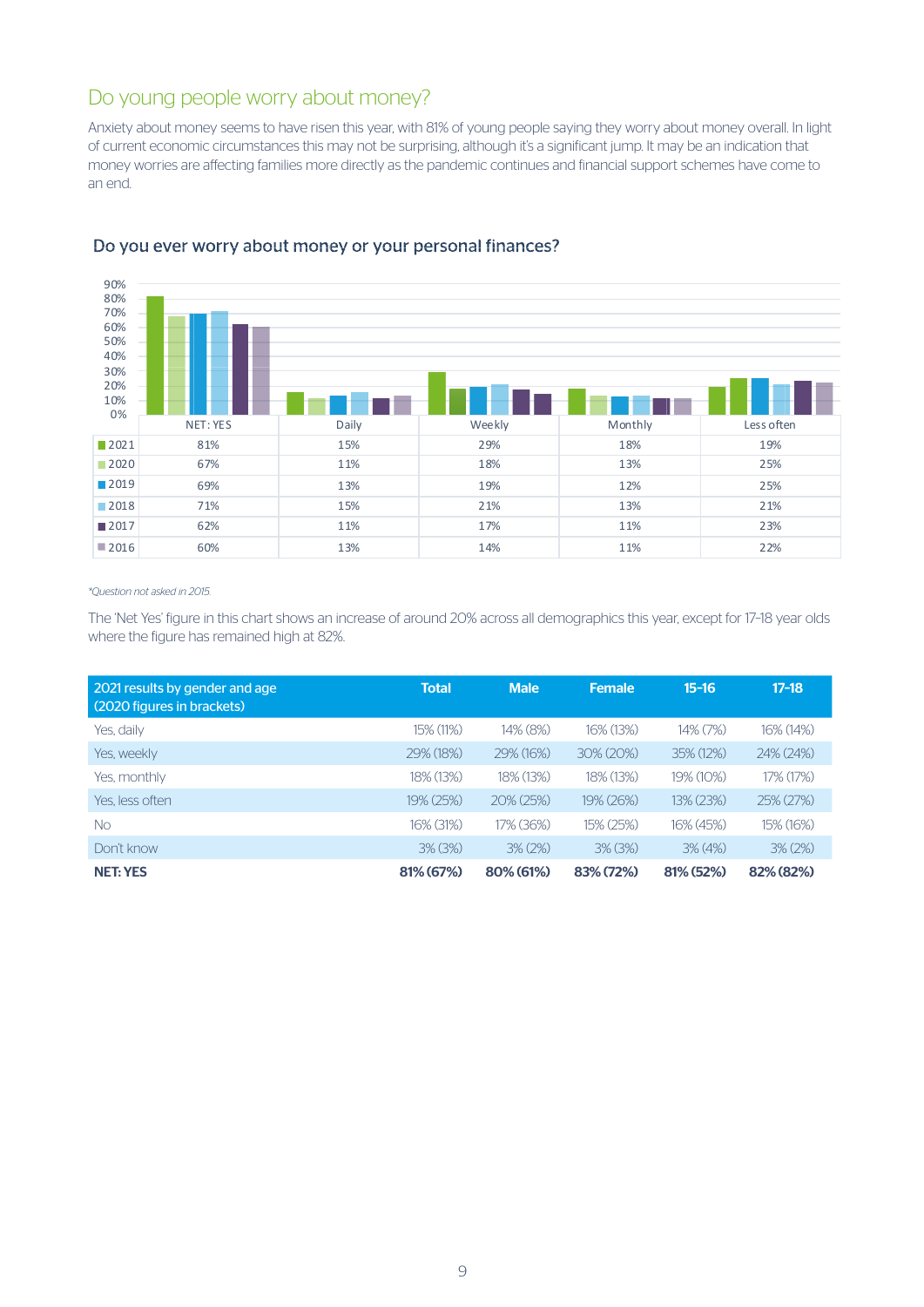This is the second year we've asked whether Covid-19 was making young people feel more anxious about money. Anxiety has increased compared to last year.



# Has Covid affected how you feel about money?

# Has Covid affected how you feel about money?

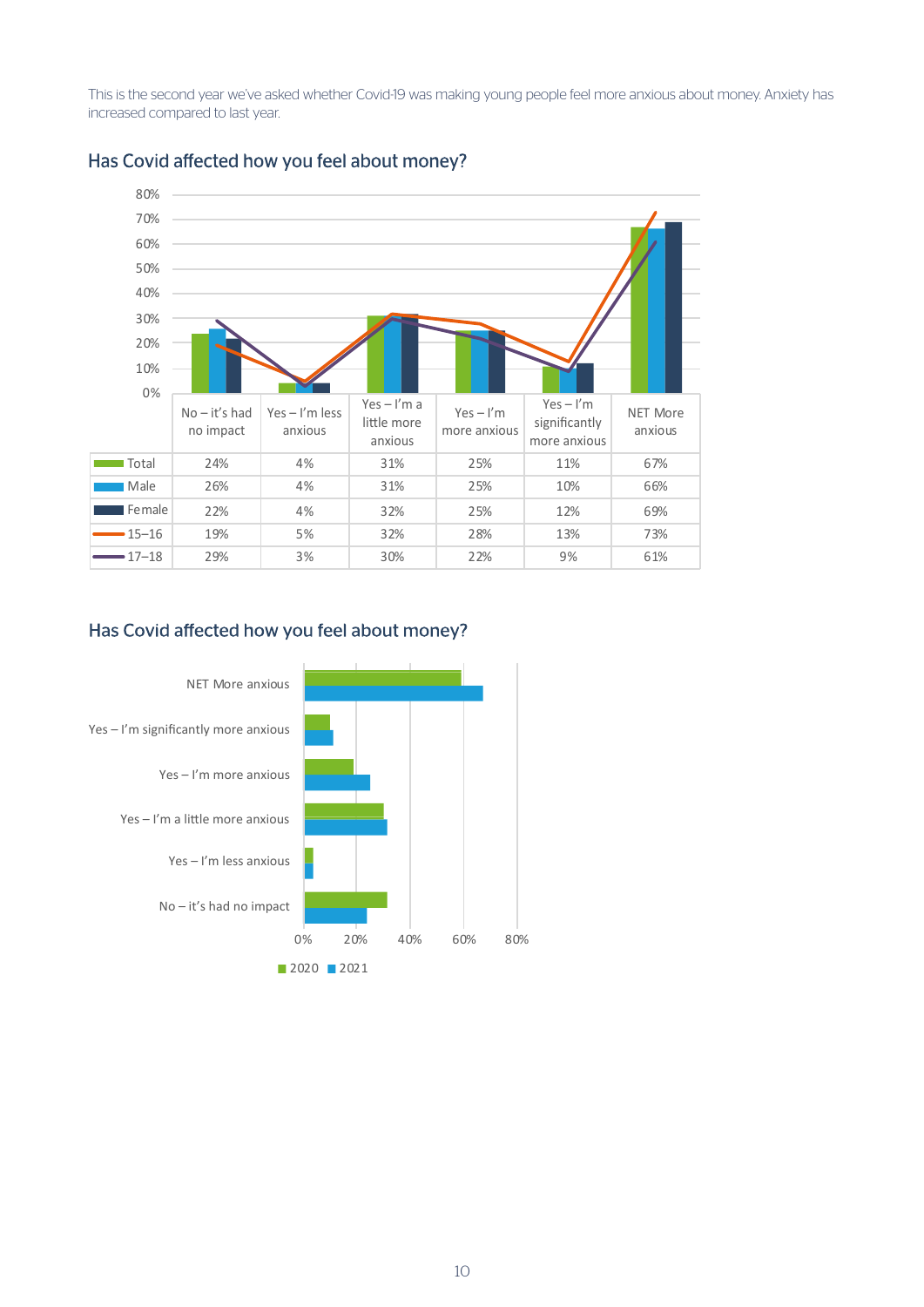# Do young people want to learn more about money and personal finance in school?

The number of young people who want more financial education in school remains high at 72% across all respondents, although this number is lower than last year (83%). This may be because more students in the younger age groups say they have access to financial education at school. The number of 17–18 year olds who responded 'yes' remains high (85%).



# Would you like to learn more about money in school?

*\*Question not asked in 2016 or 2015.*

| Results by gender and age<br>(2020 stats in brackets) | Total     | <b>Male</b>  | <b>Female</b> | 15-16     | $17-18$     |
|-------------------------------------------------------|-----------|--------------|---------------|-----------|-------------|
| Yes                                                   | 72% (83%) | $69\%$ (81%) | 75% (87%)     | 60% (78%) | 85% (89%)   |
| - No                                                  | 17% (9%)  | $71\%$ (11%) | $13\%$ (6%)   | 24% (10%) | $10\%$ (7%) |

We also asked young people what age they would have liked to start learning about money and finance in school. Over half (56%) said between the ages of 11–14, but this rose to nearly two-thirds (63%) in the 15–16 age group.



# At what age would you like to start learning about money and finance in school?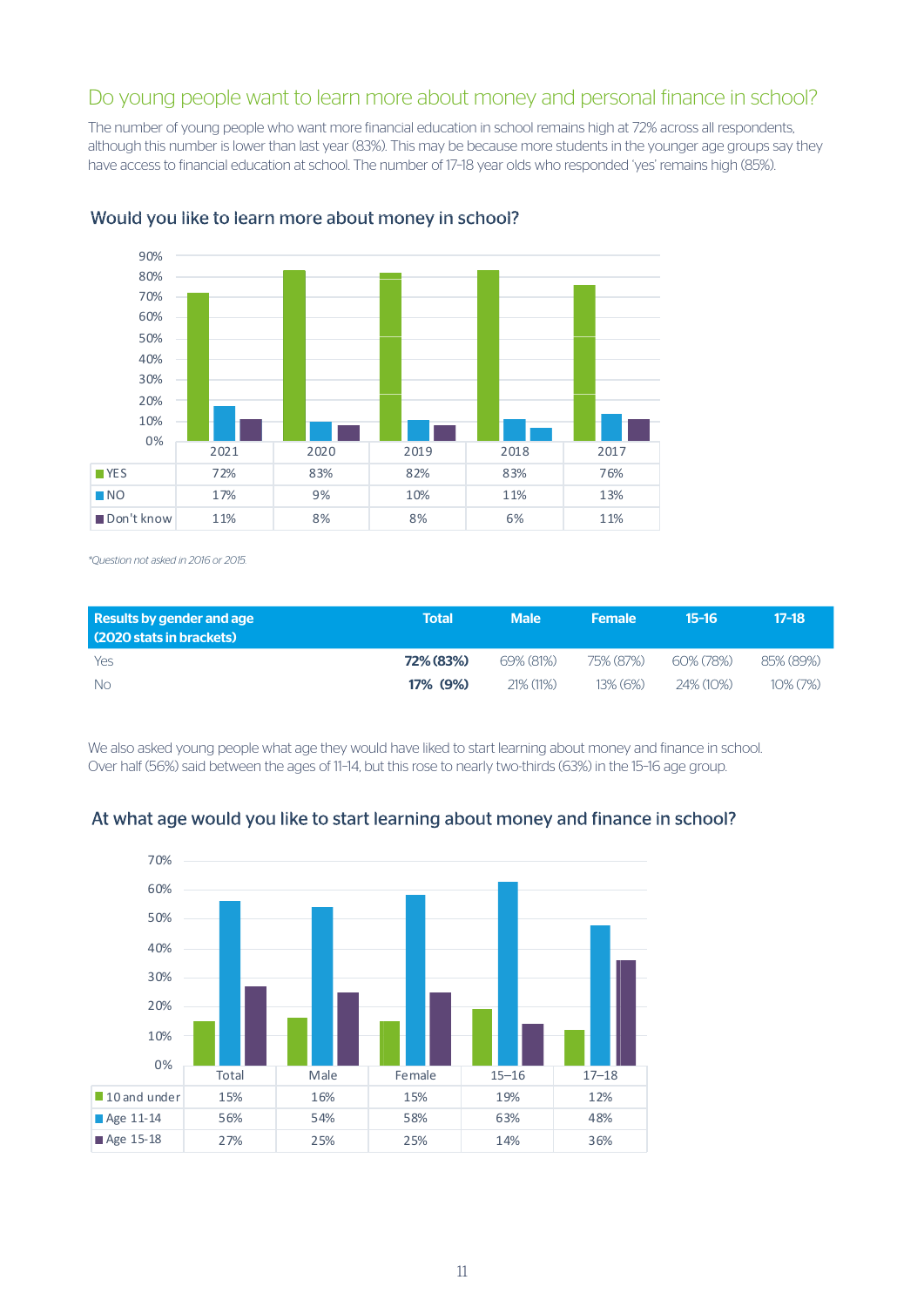# What would young people like to learn more about?

Learning about mortgages, pensions, credit cards and savings, remains the top priority for young people. These topics are closely followed by budgeting, debt, tax and essential versus discretionary spending.

32% would also like to learn more about careers in the finance sector.



# What would you like to learn more about?

*Base: All those who want to learn more about personal finance at school*

Overall, gender didn't seem to influence what young people said they'd like to learn more about. However, it's notable that girls expressed more interest in learning about the practicalities of money management – such as products, budgeting, debt and tax – while more boys than girls were interested in careers in finance.



# What would you like to learn more about – by gender

*Base: All those who want to learn more about personal finance at school*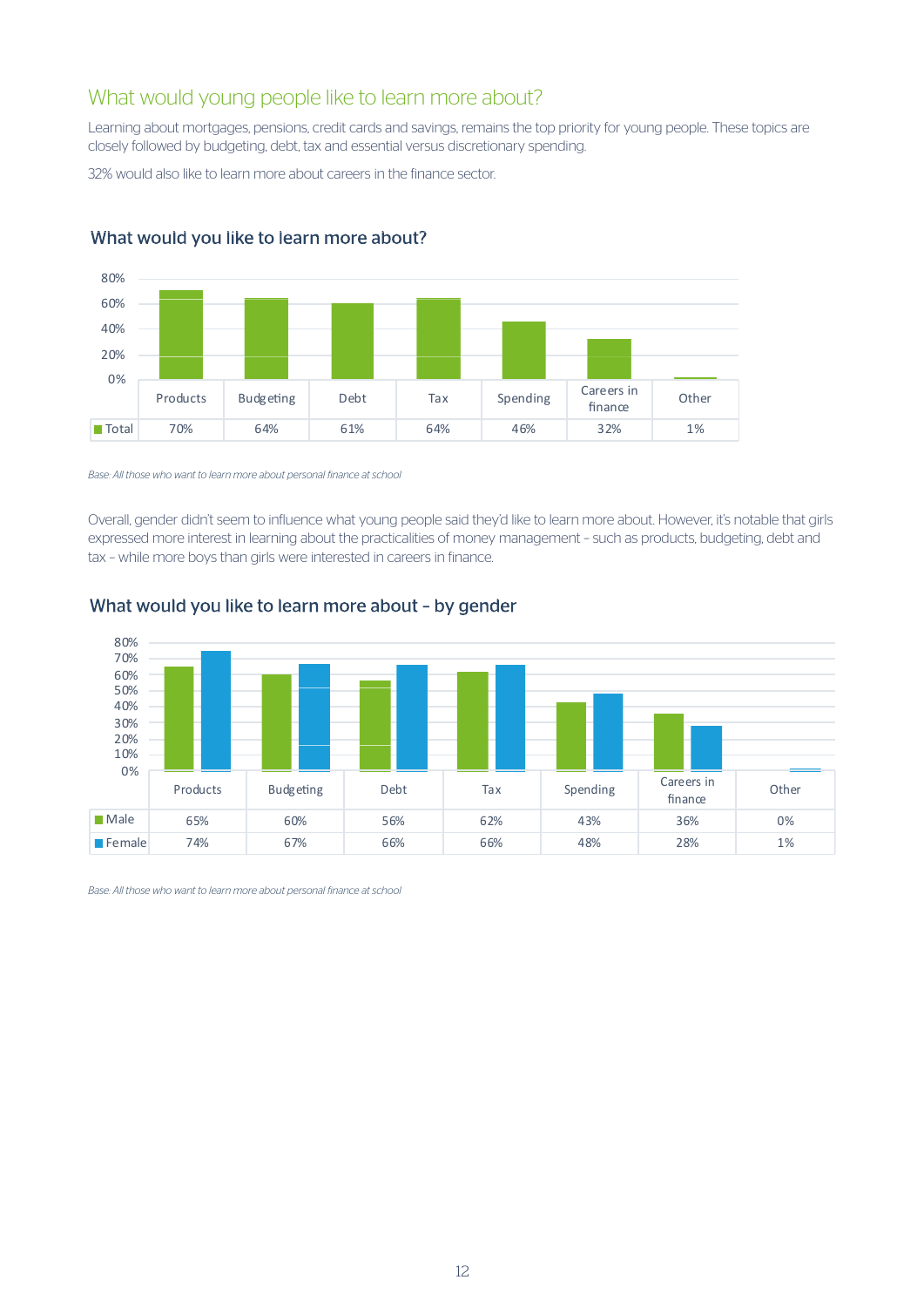Fewer respondents in the 15–16 age group would like to learn more about the practicalities than those aged 17–18. This may be because the younger age group are now getting more access to financial education in school, or because the practicalities are more relevant to the older age group.



# What would you like to learn more about – by age

*Base: All those who want to learn more about personal finance at school*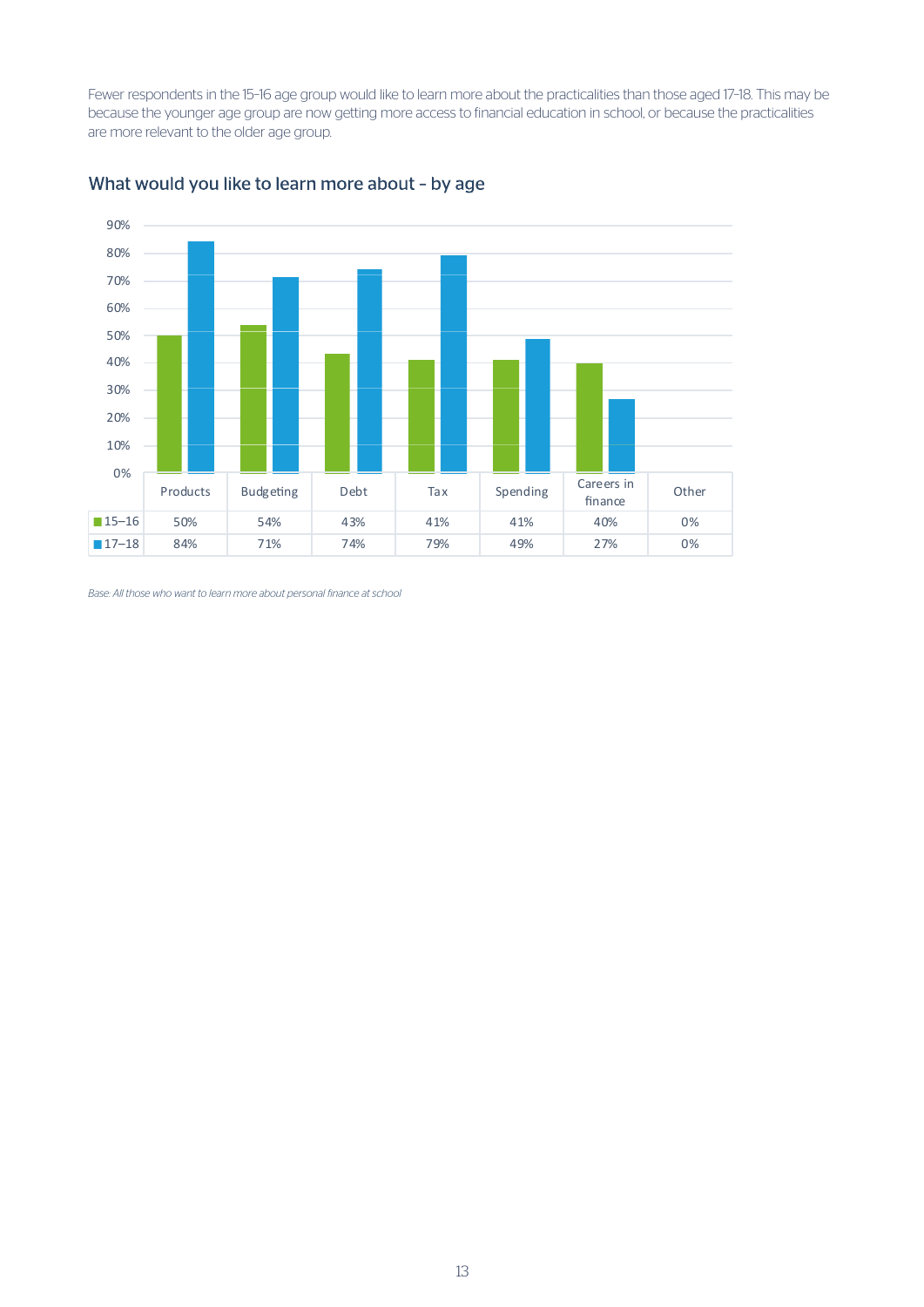# Key results by school type

Results by school type mirror the overall results, but there are some notable exceptions. More students at independent schools say they worry about money, for example, and report the highest levels of Covid-related anxiety.

However, more students in local authority schools and academies say they'd like to learn about personal finance, with those in local authority schools saying they'd like to learn more about the practicalities of managing money.

# Results by school type (2021)

| <b>Core questions</b>                                                    | <b>Total</b> | <b>Academy</b> | <b>Local Authority</b> | Independent | <b>Other</b> |
|--------------------------------------------------------------------------|--------------|----------------|------------------------|-------------|--------------|
| I worry about money and/or personal<br>finances                          | 81%          | 85%            | 75%                    | 90%         | 80%          |
| Covid-19 has made me feel more anxious<br>about money                    | 67%          | 77%            | 57%                    | 79%         | 54%          |
| I don't study money or personal finance at<br>school                     | 26%          | 17%            | 34%                    | 11%         | 46%          |
| I would like to learn more about personal<br>finance:                    | 72%          | 75%            | 79%                    | 52%         | 76%          |
| · products, like mortgages, pensions,<br>credit cards                    | 70%          | 55%            | 79%                    | 57%         | 85%          |
| • budgeting                                                              | 64%          | 54%            | 71%                    | 54%         | 72%          |
| $\cdot$ debt                                                             | 61%          | 49%            | 70%                    | 53%         | 68%          |
| $\cdot$ tax                                                              | 64%          | 52%            | 71%                    | 57%         | 71%          |
| I get most of my understanding about<br>money from my parents            | 56%          | 49%            | 66%                    | 38%         | 64%          |
| I get most of my understanding about<br>money from my teachers in school | <b>15%</b>   | 24%            | 9%                     | 18%         | 9%           |

# Plans for the future

This is the second year that we asked students what they planned to do after leaving secondary education. Most say they intend to go to university or college, with a few citing apprenticeships. Very few (2%) expect to seek full-time employment.

# What do you plan to do when you leave secondary education?

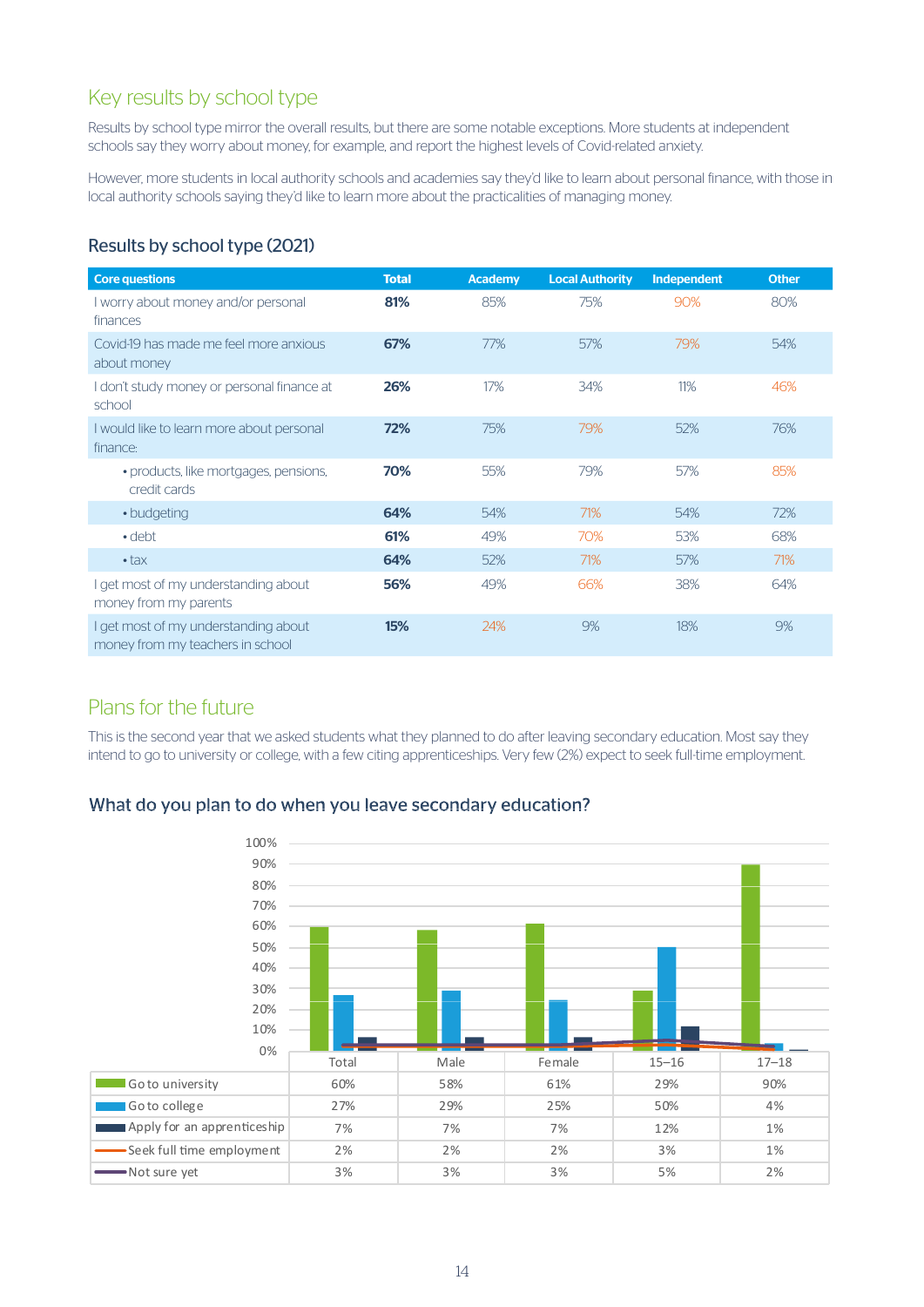# Do you expect to take out a student loan?

With so many respondents saying they expect to go to university or college, we wondered how they are planning to pay for it. So, we asked if they intend to take out a student loan.

|            |              |             | <b>Gender</b><br>Age |           | <b>School type</b> |                    |                |                           |              |
|------------|--------------|-------------|----------------------|-----------|--------------------|--------------------|----------------|---------------------------|--------------|
| 2021       | <b>Total</b> | <b>Male</b> | <b>Female</b>        | $15 - 16$ | $17 - 18$          | <b>Independent</b> | <b>Academy</b> | Local<br><b>Authority</b> | <b>Other</b> |
| Yes        | 66%          | 64%         | 69%                  | 48%       | 85%                | 46%                | 69%            | 73%                       | 74%          |
| <b>No</b>  | 18%          | 22%         | 14%                  | 27%       | 9%                 | 33%                | 16%            | 13%                       | 13%          |
| Don't know | 16%          | 14%         | 17%                  | 26%       | 6%                 | 21%                | 15%            | 14%                       | 13%          |

The majority said yes – particularly in older age groups. There is some variation by school type.

We asked those who said they were likely to take out a student loan if they understood how student loans work. Around a third said no, although this rises to 42% in the younger age group.



# Do you understand how a student loan works?

# What do you know about tax?

We also asked young people whether they'd been taught about tax, and if so, had access to the HMRC Tax Facts resources. Although the numbers have improved since last year, a high majority (62%) of respondents hadn't received any information about tax in school.

#### (2020/21 results in brackets for comparison)

| Have you received information about |              |                 | <b>Gender</b> |              | Age          |
|-------------------------------------|--------------|-----------------|---------------|--------------|--------------|
| l tax in school?                    | <b>Total</b> | <b>Male</b>     | <b>Female</b> | $15 - 16$    | $17 - 18$    |
| <b>Yes</b>                          | 31% (18%)    | 33% (21%)       | 28% (15%)     | 39% (15%)    | $22\%$ (21%) |
| <b>No</b>                           | 62% (77%)    | $61\%$ $(74\%)$ | 64% (80%)     | 51% (78%)    | 74% (75%)    |
| Don't know                          | 7% (5%)      | 6% (5%)         | 8% (5%)       | $10\% (7\%)$ | 4% (3%)      |

*Base: All respondents*

| If yes, have you used the        |              |              | <b>Gender</b> | Age       |              |
|----------------------------------|--------------|--------------|---------------|-----------|--------------|
| <b>HMRC Tax Facts resources?</b> | <b>Total</b> | <b>Male</b>  | <b>Female</b> | $15-16$   | $17 - 18$    |
| <b>Yes</b>                       | 42% (21%)    | 44% (23%)    | 40% (19%)     | 57% (34%) | 15% (12%)    |
| <b>No</b>                        | 45% (62%)    | 45% (66%)    | 46% (58%)     | 33% (48%) | $67\%$ (73%) |
| Don't know                       | 12% (17%)    | $11\%$ (12%) | 14% (23%)     | 9% (18%)  | 18% (15%)    |

*Base: all those who have received information about tax*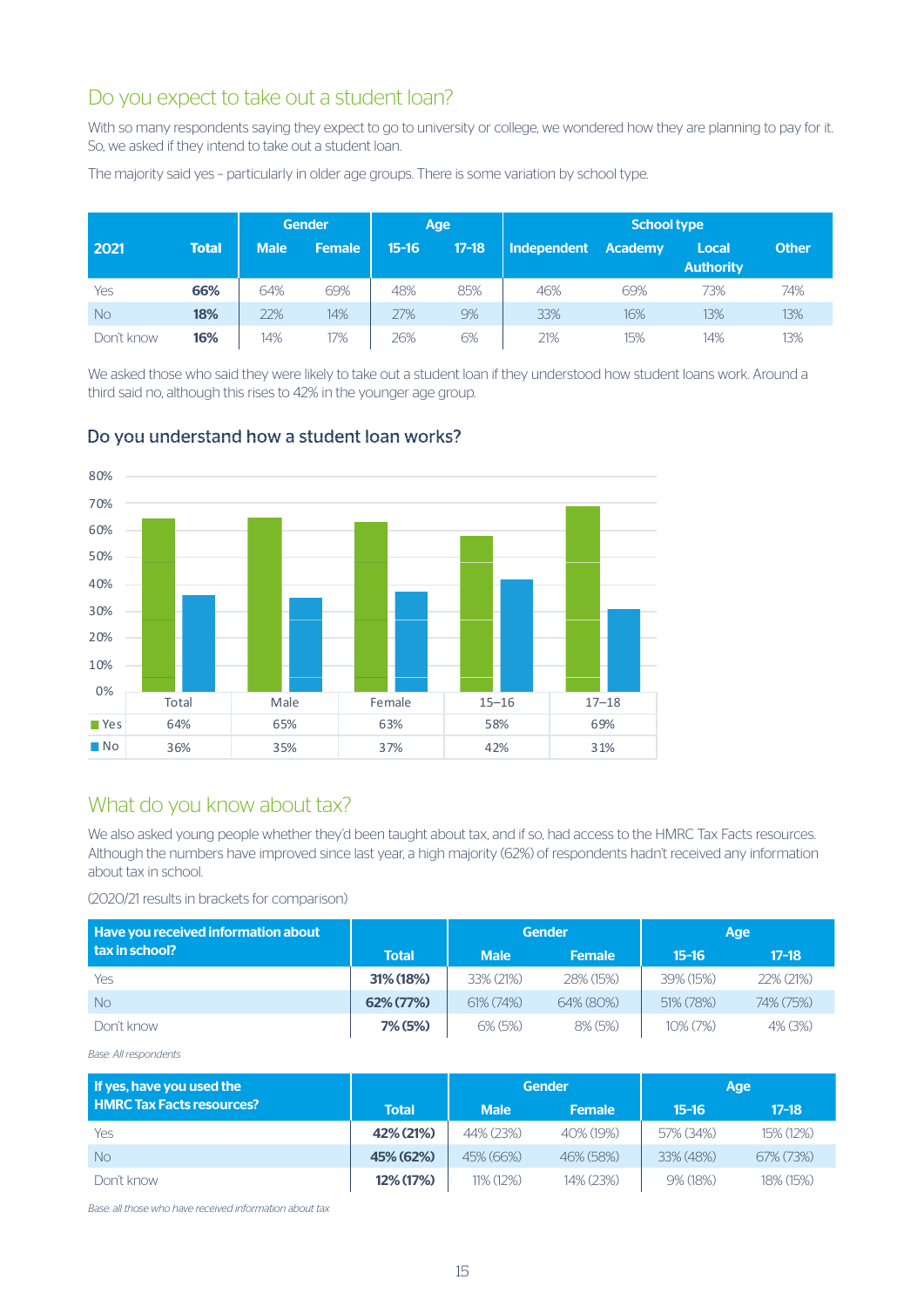# Financial products

# The financial products young people have or use

Around half of the young people we surveyed said they have a current account and a debit or cash card, with the use of apps and mobile payments at a similar level to last year. It's worth noting that there's been a small jump in the numbers who report that they have or use bitcoin or digital currencies – from 3% to 8%.



# Products I have or use by year (2021-2016)



# Products I have or use: detail 2021

*Base: Those with a bank/current account*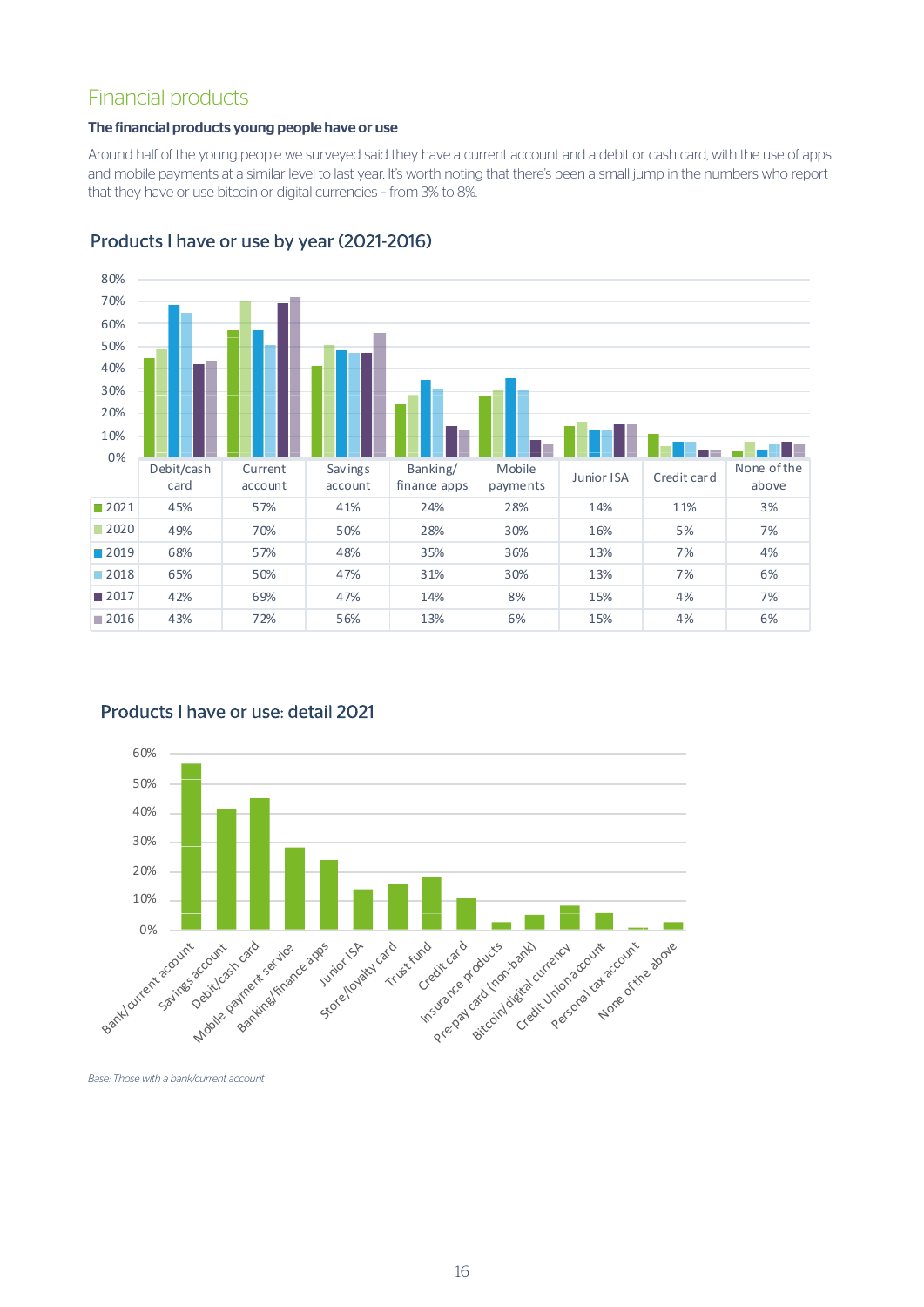# Who do you bank with?

Of those who have a current account, the majority bank with traditional high street providers such as Barclays, Lloyds, NatWest and HSBC, or with building societies. The use of newer banks, such as Monzo and Starling, has grown compared to the previous two years.



# Who do you bank with?

# What's the main reason you chose the bank account you currently have?

2019 85% 22% 8% 1% 1%

The reasons that young people gave for choosing their banking provider haven't changed much compared to previous years, with more than half saying they were influenced by their parents.





**37%**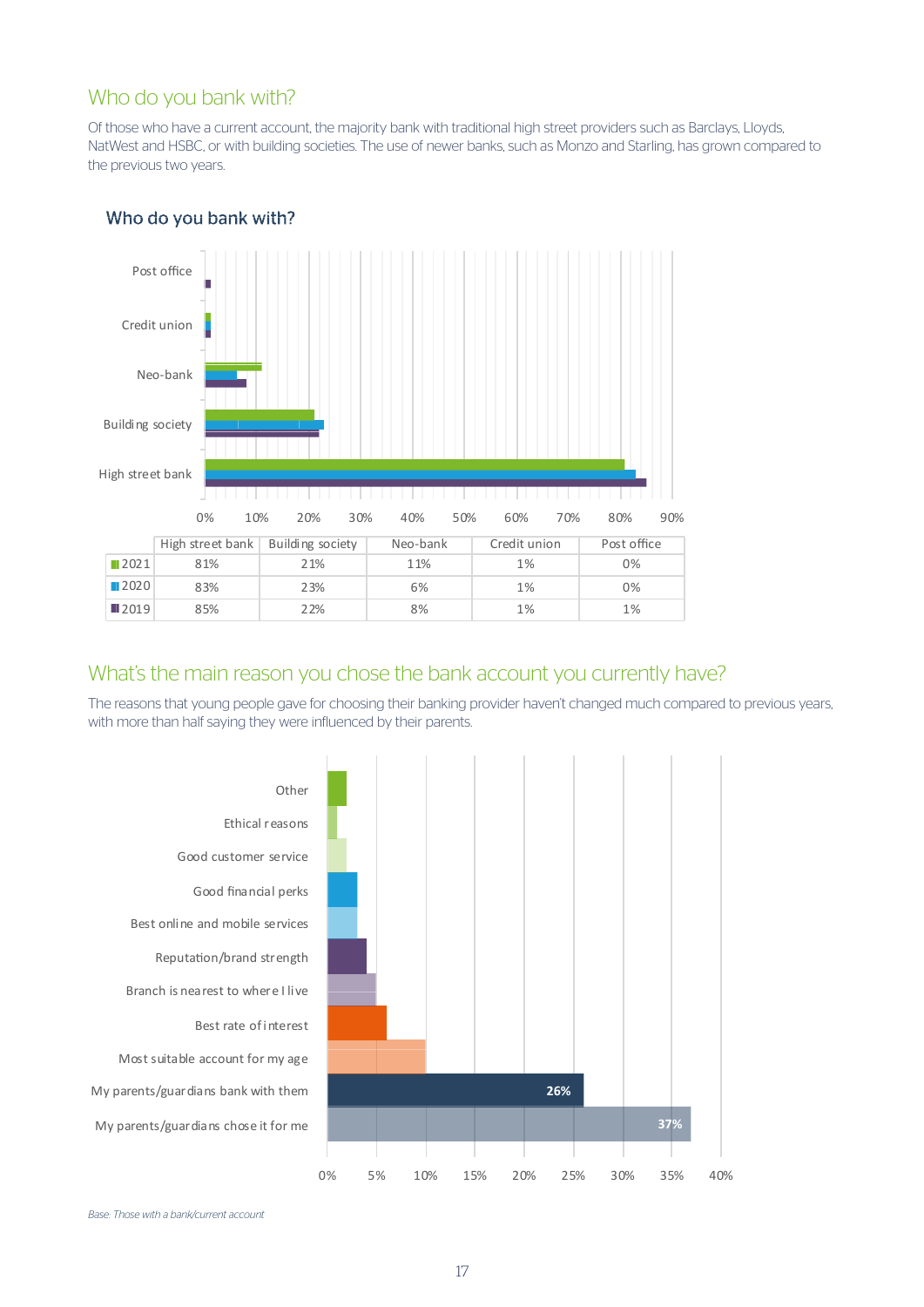Most young people prefer to bank online, and the use of branches continues to decline.



# Banking services used most regularly

*Base: Those with a bank/current account*

# Banking services used most regularly (2021)



|                      | Digital banking<br>(online or app) | Branch/face-to-face<br>banking | Telephone banking | None of these |
|----------------------|------------------------------------|--------------------------------|-------------------|---------------|
| $\blacksquare$ 17-18 | 91%                                | 7%                             | 1%                | 1%            |
| $15-16$              | 80%                                | 14%                            | 2%                | 5%            |
| $\blacksquare$ Total | 88%                                | 9%                             | 1%                | 2%            |

Asked what they've done independently, just over half (52%) of our respondents mentioned contactless payments. These – along with downloading banking apps, buying on smartphones and saving for expensive items – were the most common activities.

More complicated activities – such as researching and comparing financial products and planning a budget – lag behind in popularity by a considerable margin. Only 11% have planned a budget for example, compared to 52% who've used a contactless payment method. Unsurprisingly, the older age group was more likely to have independently carried out at least one of the activities.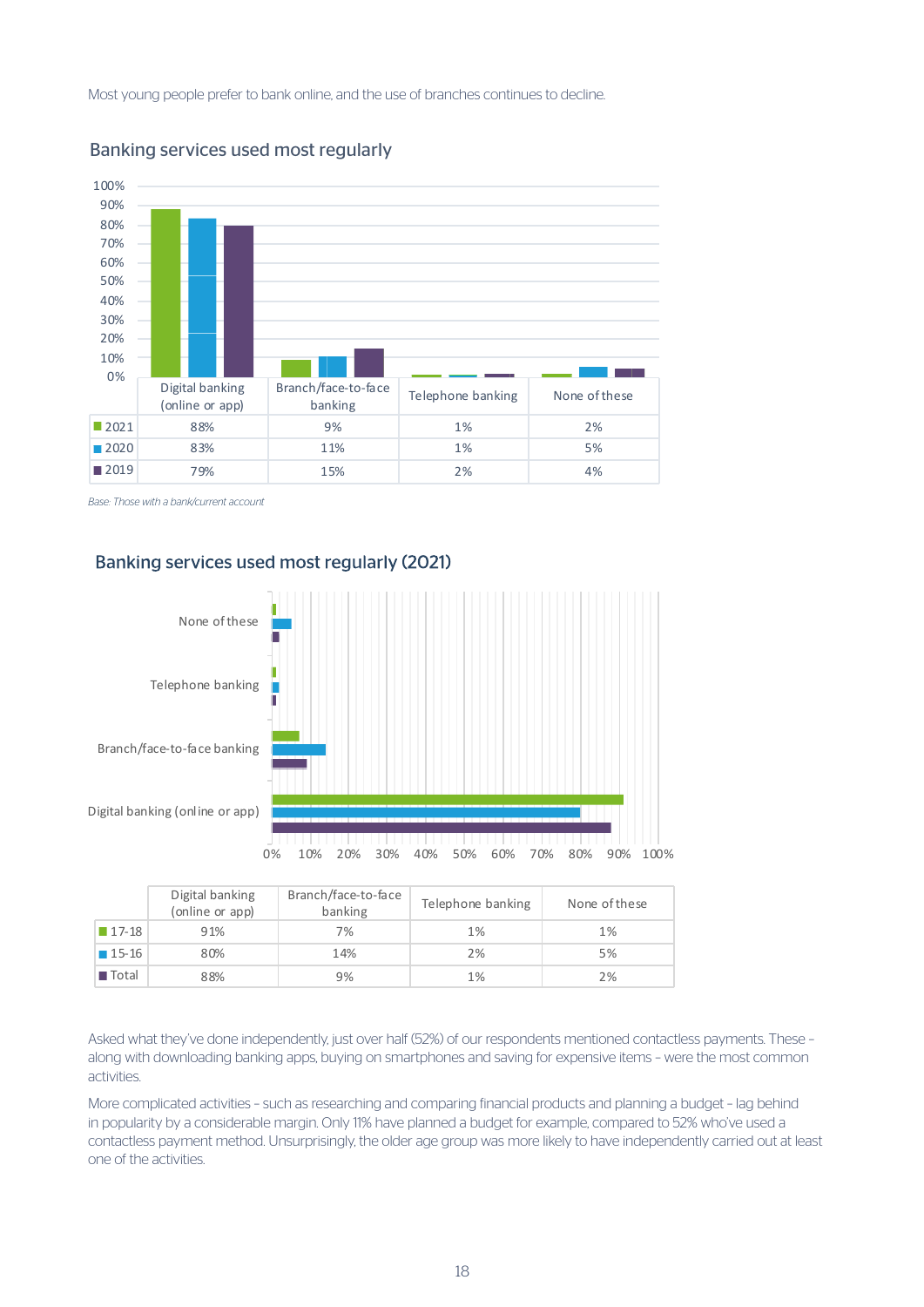

# Which of the following have you done independently?

We also asked about activities that could lead to developing bad financial habits, such as getting into debt. Worryingly, 11% said they had gambled and 16% had taken out a loan or used a payday lender. 28% said they had borrowed money from their parents, friends or relatives.



# Habit indicators: which of the following have you done independently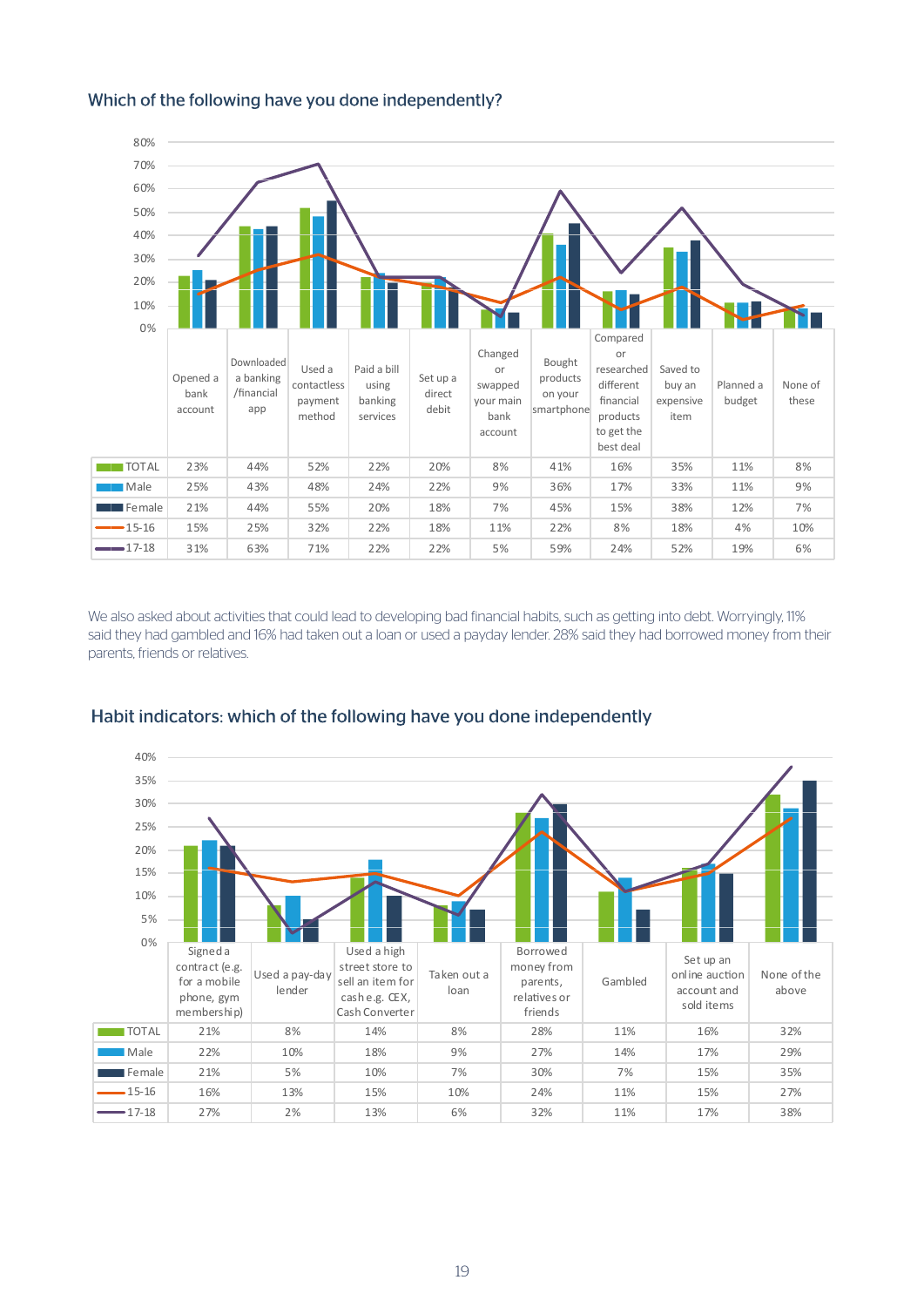# Have any of the following happened to you?

In terms of their daily experiences, young people continue to experience scams, phishing, actual or potential fraud – and these incidents have increased significantly this year.

More than one in ten (12%) have been asked for their PIN numbers and 8% have had their credit or debit card cloned or stolen. Of greater concern, over half have been targeted by fraudsters asking for bank details or claiming to be from HMRC. These figures underline just how vulnerable young people are to financial crime.

# Have any of the following ever happened to you?



|                     | Received a<br>fraudulent<br>email/phone<br>call/text asking for<br>your bank details | neceiveu d<br>fraudulent phone<br>call, text or email<br>from someone<br>claiming to be<br>from HMRC /the<br>tax office | Been offered a<br>credit card | Been offered a<br>loan | Lost money<br>through gambling   your PIN number | Been asked for | Had your<br>debit/cash card<br>cloned or stolen |
|---------------------|--------------------------------------------------------------------------------------|-------------------------------------------------------------------------------------------------------------------------|-------------------------------|------------------------|--------------------------------------------------|----------------|-------------------------------------------------|
| ■2021               | 29%                                                                                  | 29%                                                                                                                     | 10%                           | 8%                     | 7%                                               | 12%            | 8%                                              |
| $\blacksquare$ 2020 | 22%                                                                                  | 17%                                                                                                                     | 5%                            | 4%                     | 4%                                               | 7%             | 5%                                              |
| ■2019               | 19%                                                                                  | 14%                                                                                                                     | 10%                           | 7%                     | 7%                                               | 6%             | 5%                                              |

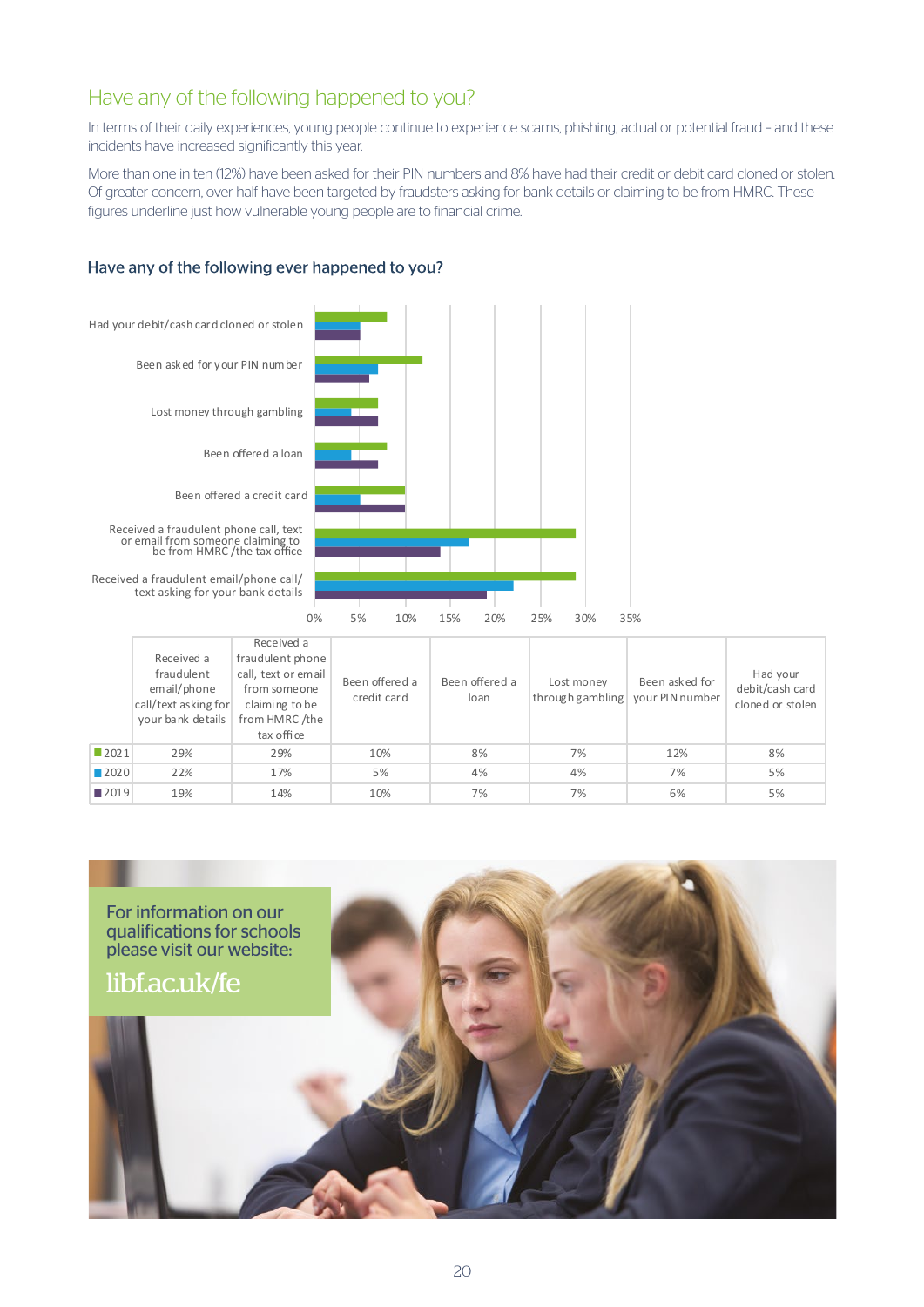# Financial capability

We ask a few questions to help us assess basic levels of financial knowledge and capability. The responses show that there are clear gaps in knowledge and understanding. There's been some deterioration in the numbers of students answering the questions correctly compared to last year, particularly with some of the more complex concepts.

#### Question: Which of the following do you think is essential expenditure?

#### Answer: Gas or electricity bill

The number of young people who answered this question correctly has now dropped to less than half. That's down 10% compared to last year.

#### Which of the following do you think is essential expenditure?



# Question: Which of the following would usually charge the lowest rate of interest?

# Answer: Credit card

Around a third didn't know the answer to this question, and fewer than a quarter in total answered correctly (2020: 29%). Female students and those in the older age group came out top in the 'don't know' category.



#### Which of the following do you think would usually charge the lowest rate of interest?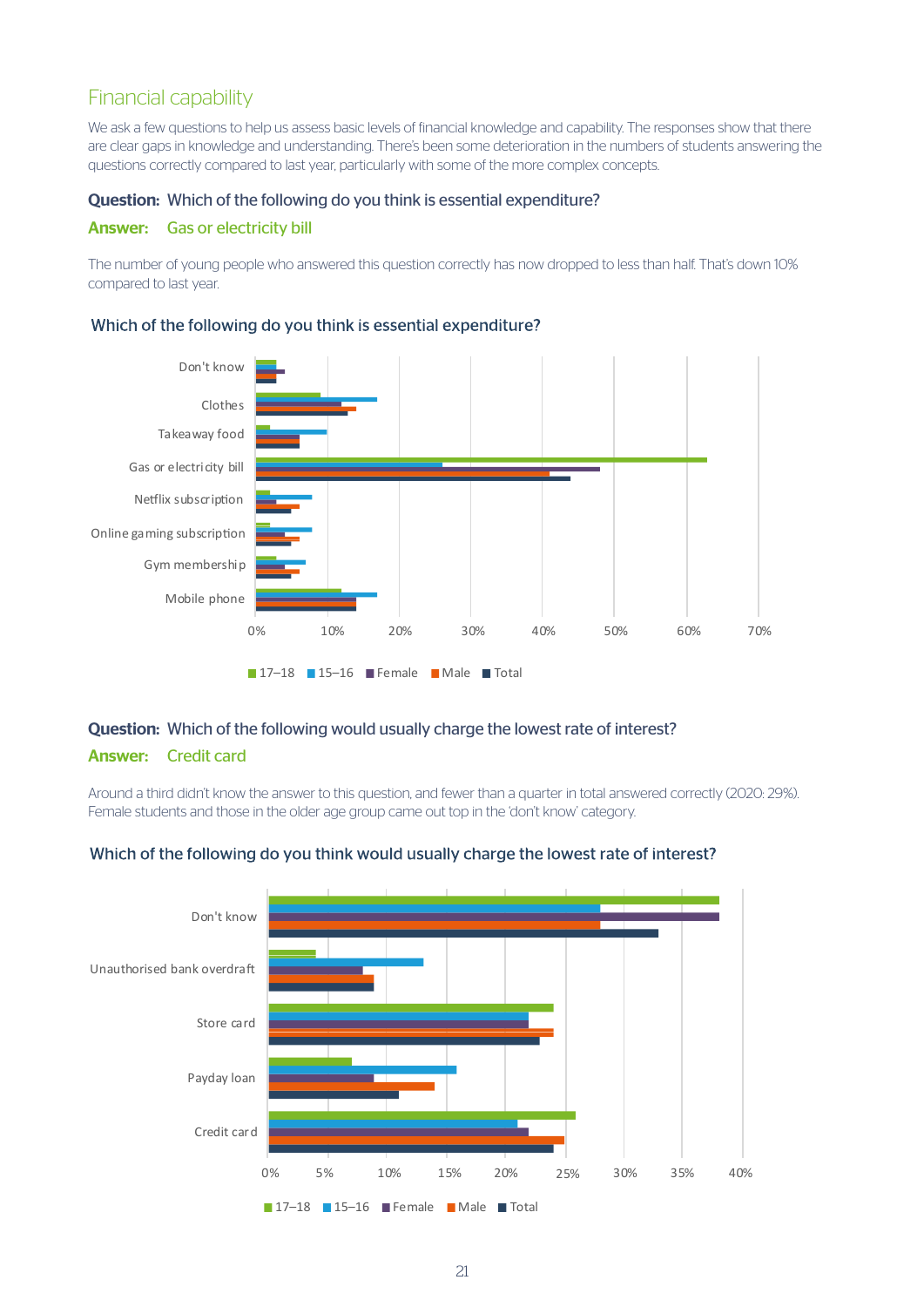#### Question: What happens if you only pay the minimum payment on your credit card each month?

#### Answer: The amount I owe the credit card provider goes up

If we combine the answers to 'The amount of debt takes longer to pay off' and 'The amount I owe the credit card provider goes up', then we can say over half of respondents have the right idea. That's quite a drop compared to last year (2020:62%) and means that almost half of respondents aren't clear about how to manage credit card debt.



# If you only pay the minimum payment on your credit card each month, what do you think happens?

#### Question: How do you think agreed overdrafts are supposed to be used?

#### Answer: To borrow small amounts for short periods of time

Fewer than half of respondents answered this correctly (44%), down from 55% last year. Those in the older age group were most likely to get this right, but correct answers from those in the 15–16 age group dropped by over 20% compared to last year (2020: 53%).

#### How do you think agreed overdrafts are supposed to be used?

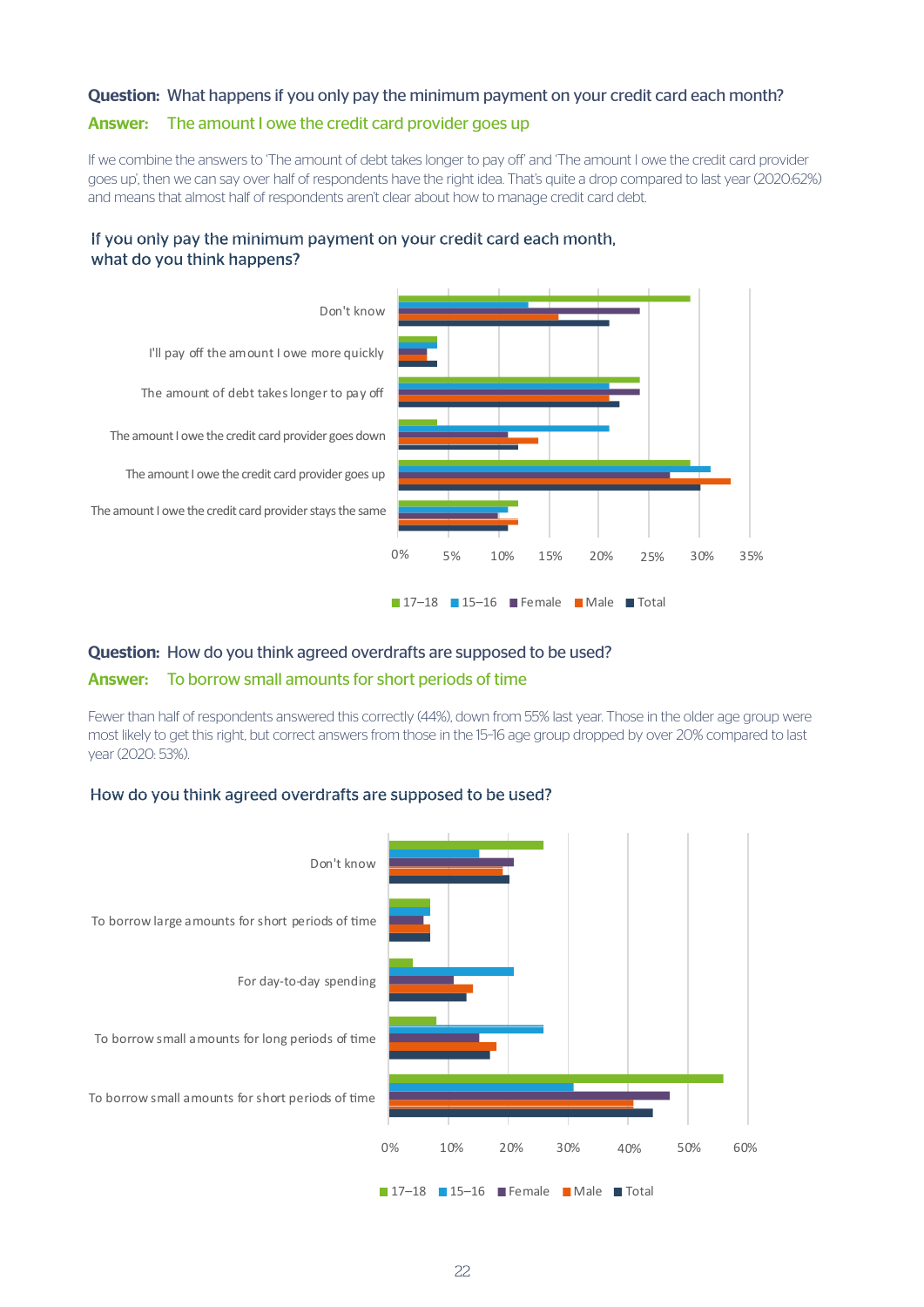#### Question: What do you think 'APR' is?

#### Answer: The rate of interest charged for borrowing money over a year

This question was much more challenging for our respondents, with only a quarter answering correctly. That's fallen compared to last year – by almost 10% (2020: 34%).

#### What do you think APR is?



# Question: How much debt does the average student face on leaving university? Answer: £50,000 or more

Respondents seriously underestimate the amount of debt the average student will leave university with. The results were similar to last year, suggesting little progress has been made on awareness.



# How much debt you think the average student in the UK faces on leaving university (£)?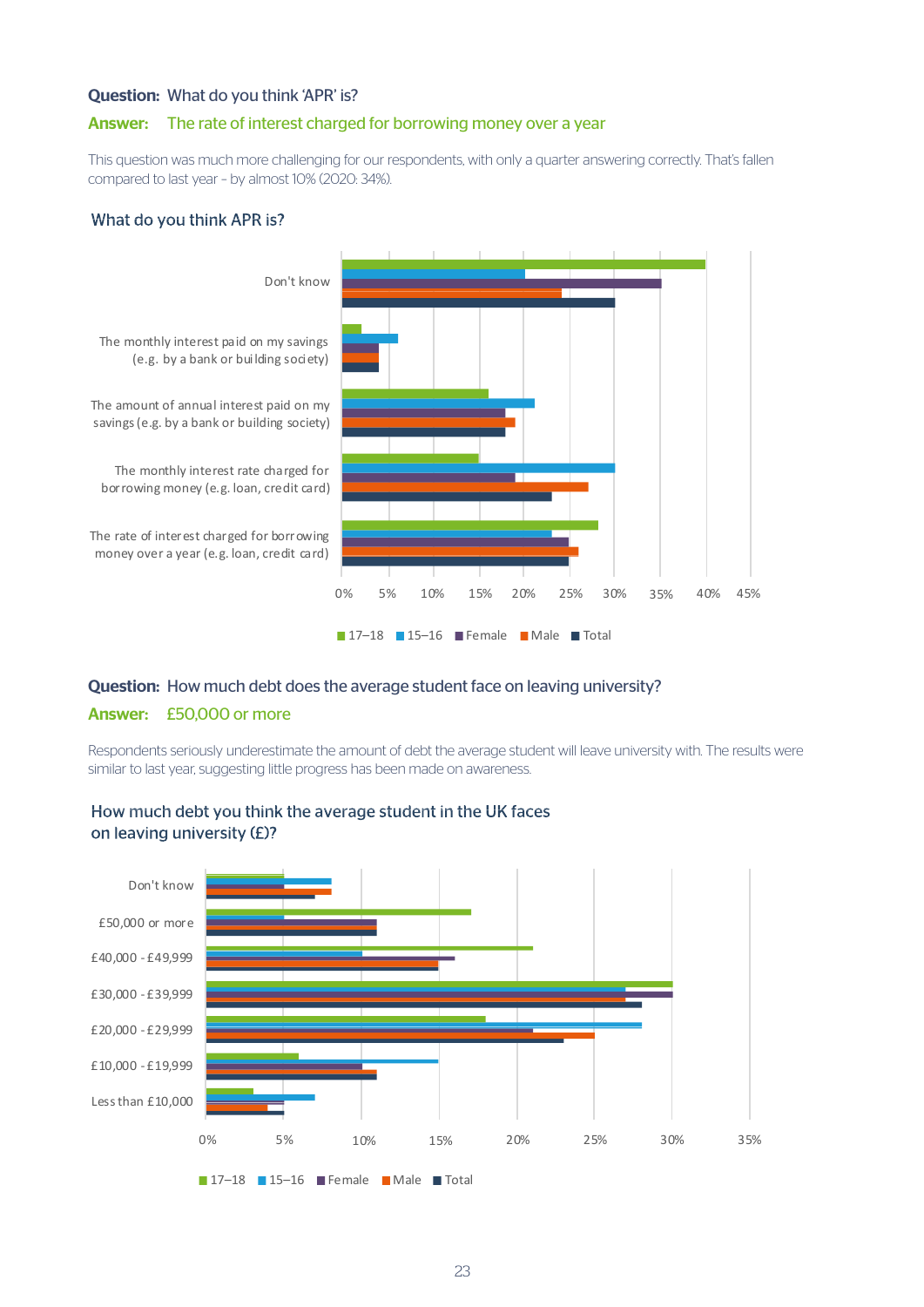#### Question: Which central organisation collects taxes for the government?

#### Answer: HM Revenue & Customs

Awareness of HRMC remains high at 62% but has fallen 5% since last year. This is interesting when we look at the answer to our last question (p 25).



#### Which central organisation do you think collects taxes for the government?

#### Question: Where would you go for information about taxes?

#### Answer: Gov.uk

With awareness of HMRC high among respondents (see previous question p 25), it's perhaps surprising that only a third would go to the official government source for information about taxes.



# Where would you go for information about taxes?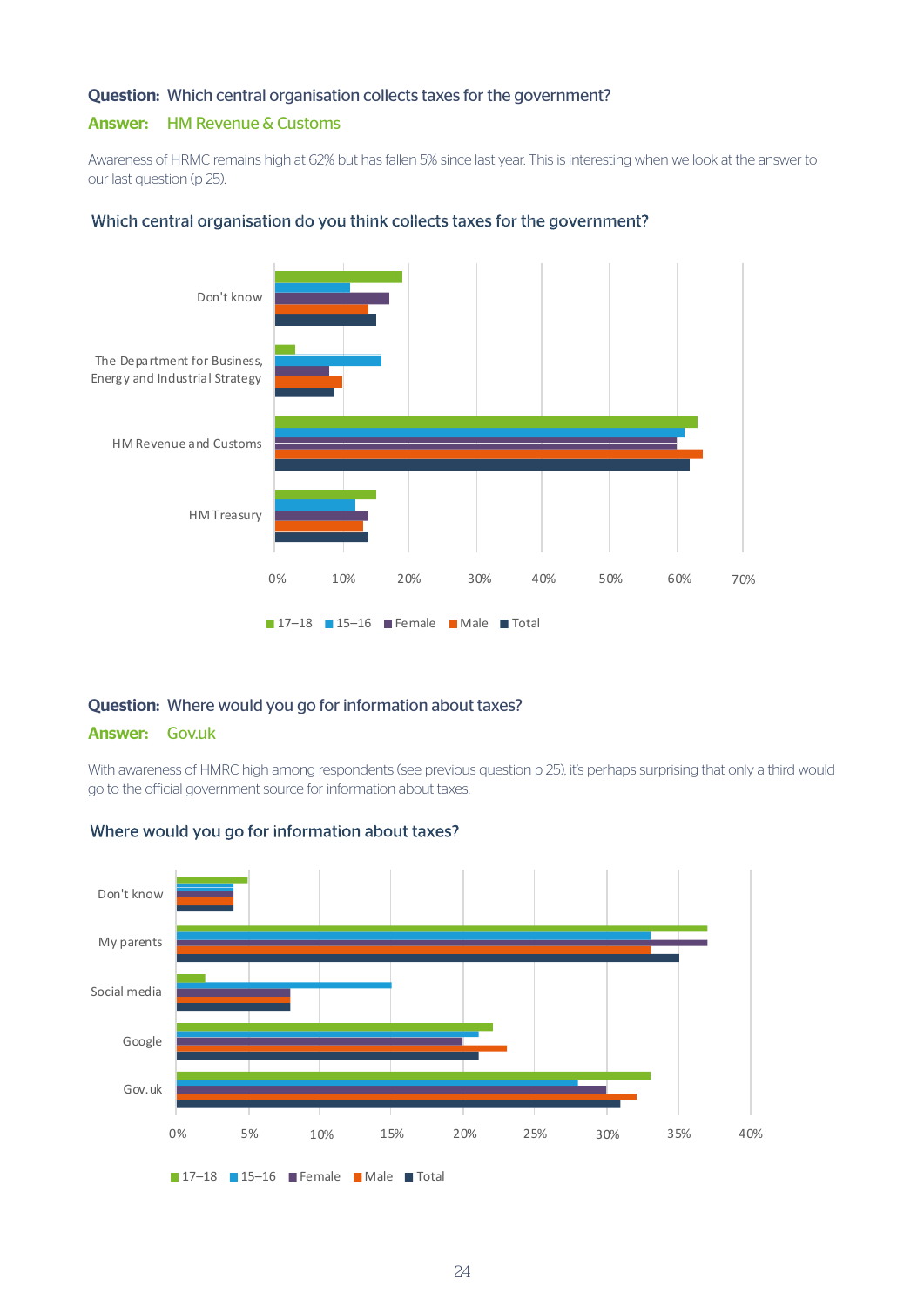# Conclusion

For many schools – who are battling with the challenges of the pandemic – implementing better financial education may not seem like a priority for 2022. But for years young people have been telling us they want to study financial education at school. Covid is only making them more anxious about their money-managing skills.

They understand that the gaps in their knowledge put their future financial security at risk and want to take responsibility for managing their money properly. For the seventh consecutive year, young people have told us they want more financial education in school.

They want to learn the practical skills that will help them prosper in life; to understand the financial products they're likely to use; and to budget and understand their tax.

In short, young people are eager to learn but they need quality education in school to help them do that. Yet, despite being included in the National Curriculum seven years ago, access to financial education remains inconsistent – with marked differences depending on age and gender.

We've been advocating for financial education since 2012 and have provided qualifications and learning resources to schools around the UK for nine years.

Throughout the pandemic, we've made some of our resources and activities free to access on our website. We want to ensure everyone who's interested in learning about how money works has the opportunity to do so.

| Which region of the UK do you live in? | <b>Total</b> | <b>Male</b> | <b>Female</b> | $15 - 16$ | $17 - 18$ |
|----------------------------------------|--------------|-------------|---------------|-----------|-----------|
| East Anglia                            | 5%           | 4%          | 5%            | 5%        | 4%        |
| East Midlands                          | 9%           | 9%          | 8%            | 9%        | 8%        |
| London                                 | 19%          | 21%         | 18%           | 16%       | 23%       |
| North East                             | 6%           | 7%          | 5%            | 8%        | 4%        |
| North West                             | 11%          | 10%         | 11%           | 12%       | 10%       |
| Northern Ireland                       | 5%           | 4%          | 5%            | 7%        | 2%        |
| Scotland                               | 10%          | 9%          | 10%           | 12%       | 7%        |
| South East                             | 12%          | 10%         | 14%           | 10%       | 14%       |
| South West                             | 8%           | 8%          | 8%            | 6%        | 9%        |
| <b>Wales</b>                           | 5%           | 6%          | 4%            | 6%        | 3%        |
| <b>West Midlands</b>                   | 8%           | 8%          | 9%            | 5%        | 11%       |
| Yorkshire / Humberside                 | 4%           | 4%          | 4%            | 3%        | 5%        |

# Demographics 2021

| Which type of school do you attend? | Total | <b>Male</b> | <b>Female</b> | 15-16 | $17 - 18$ |
|-------------------------------------|-------|-------------|---------------|-------|-----------|
| Academy                             | 28%   | 30%         | 25%           | 37%   | 18%       |
| Independent                         | 20%   | 22%         | 17%           | 27%   | 13%       |
| Local Authority                     | 42%   | 39%         | 45%           | 33%   | 51%       |
| Other                               | 11%   | 9%          | 12%           | 4%    | 17%       |

| Do you receive free school meals? | <b>Total</b> | <b>Male</b> | <b>\Female</b> | 15-16 | $17-18$ |
|-----------------------------------|--------------|-------------|----------------|-------|---------|
| Yes                               | 28%          | 30%         | 27%            | 44%   | 12%     |
| <b>No</b>                         | 68%          | 67%         | 70%            | 50%   | 86%     |
| Prefer not to say                 | 4%           | 3%          | 3%             | 5%    | 2%      |